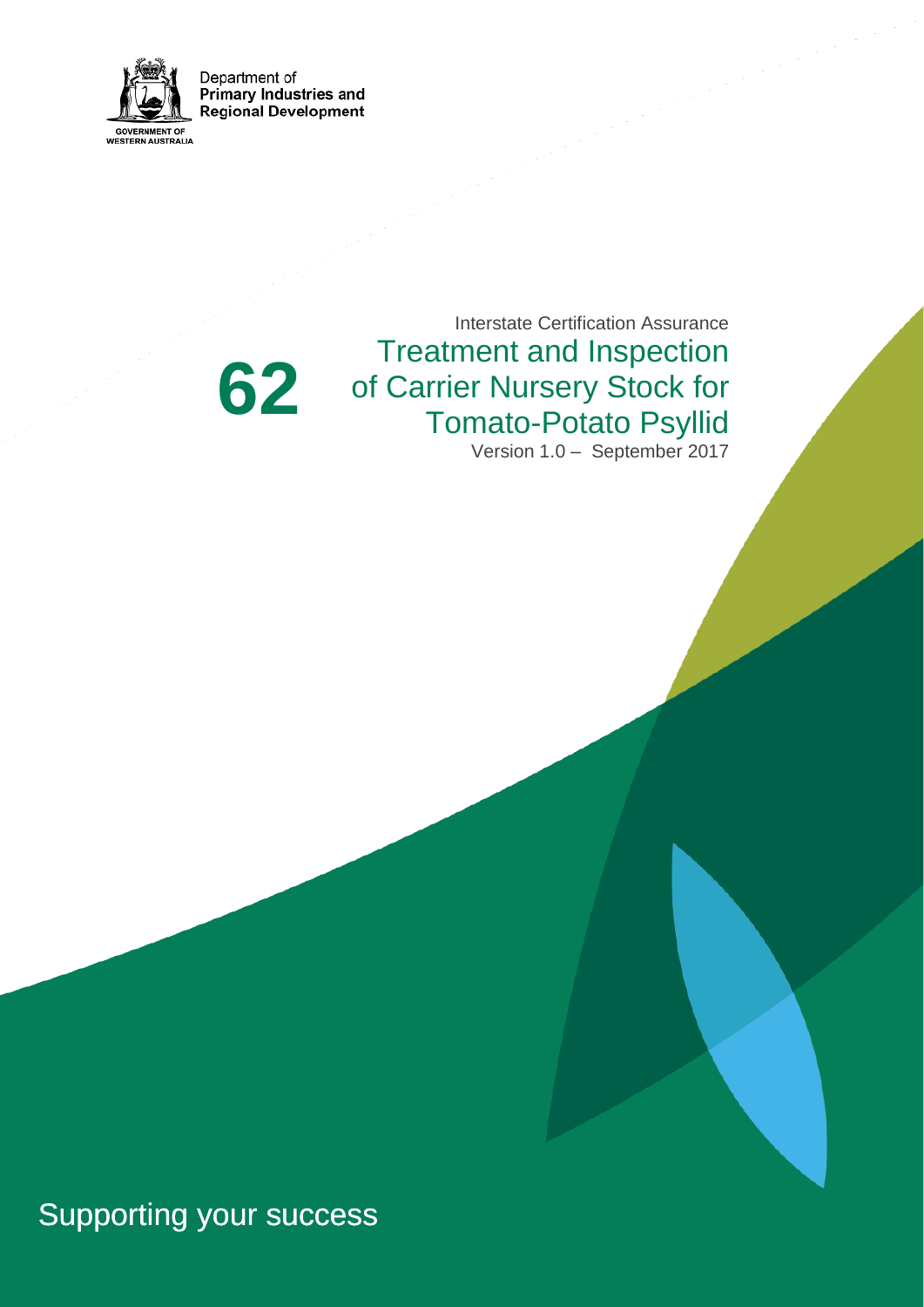### Revision Register

| <b>Issue Number   Date of Issue</b> |            | Amendments     |
|-------------------------------------|------------|----------------|
| 1.C                                 | 21/09/2017 | Initial issue. |
|                                     |            |                |
|                                     |            |                |

### Important disclaimer

The Chief Executive Officer of the Department of Primary Industries and Regional Development and the State of Western Australia accept no liability whatsoever by reason of negligence or otherwise arising from the use or release of this information or any part of it.

Copyright © Western Australian Agriculture Authority, 2017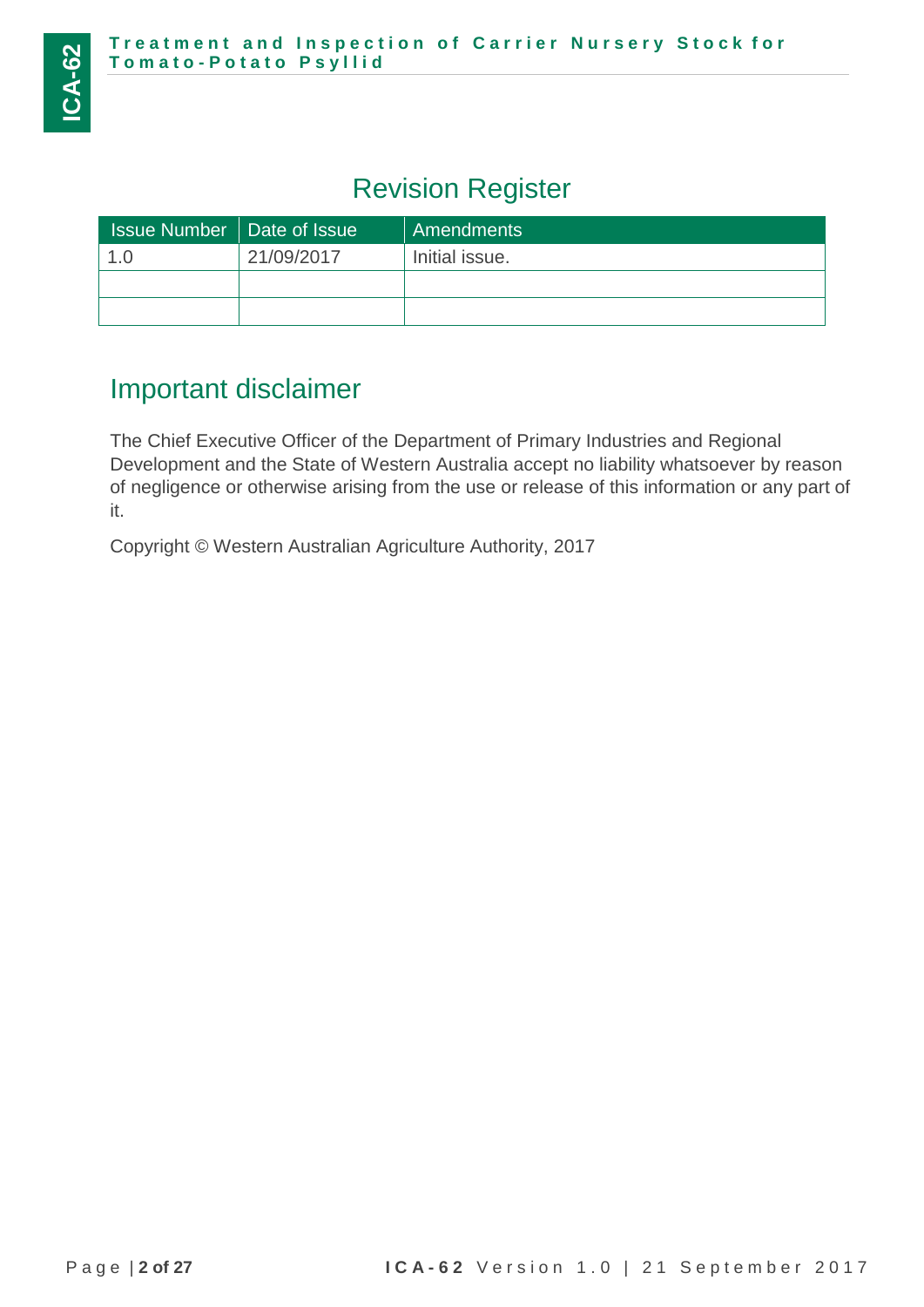# **Contents**

| 1 <sub>1</sub>   |                                                                                                                                 |  |
|------------------|---------------------------------------------------------------------------------------------------------------------------------|--|
| 2.               |                                                                                                                                 |  |
| 3.               |                                                                                                                                 |  |
| 4.               |                                                                                                                                 |  |
| 5.               |                                                                                                                                 |  |
| 6.               |                                                                                                                                 |  |
| $\overline{7}$ . |                                                                                                                                 |  |
|                  | 7.1                                                                                                                             |  |
|                  | 7.1.1<br>7.1.2                                                                                                                  |  |
|                  | 7.1.3<br>7.2                                                                                                                    |  |
|                  | 7.3                                                                                                                             |  |
|                  | 7.3.1<br>7.3.2<br>7.3.3<br>7.4                                                                                                  |  |
|                  | 7.4.1<br>7.4.2<br>7.5                                                                                                           |  |
|                  | 7.5.1<br>7.6                                                                                                                    |  |
|                  | 7.7                                                                                                                             |  |
|                  | 7.7.1<br>7.8                                                                                                                    |  |
|                  | 7.8.1<br>7.8.2<br>7.8.3<br>7.8.4<br>7.8.5<br>ACTION FOLLOWING DETECTION OF SUSPECT PSYLLID IN INSPECTED NURSERY STOCK 15<br>7.9 |  |
|                  | 7.9.1<br>7.9.2<br>7.10                                                                                                          |  |
|                  | 7.10.1<br>7.11                                                                                                                  |  |
|                  | 7.11.1<br>7.11.2<br>7.12                                                                                                        |  |
|                  | 7.12.1<br>7.12.2<br>7.12.3<br>7.13                                                                                              |  |
|                  | 7.14                                                                                                                            |  |
| 8.               |                                                                                                                                 |  |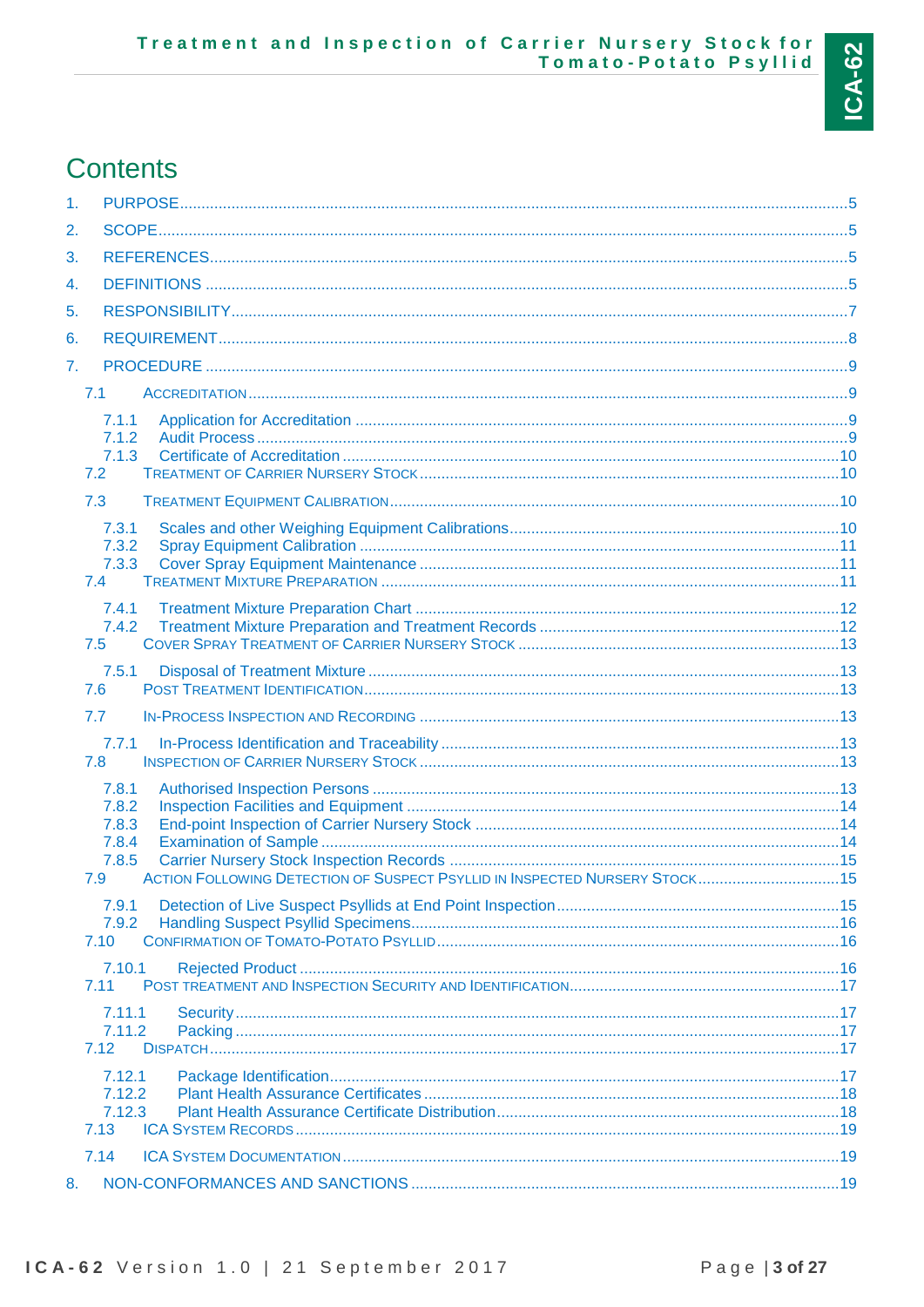# Treatment and Inspection of Carrier Nursery Stock for<br>Tomato-Potato Psyllid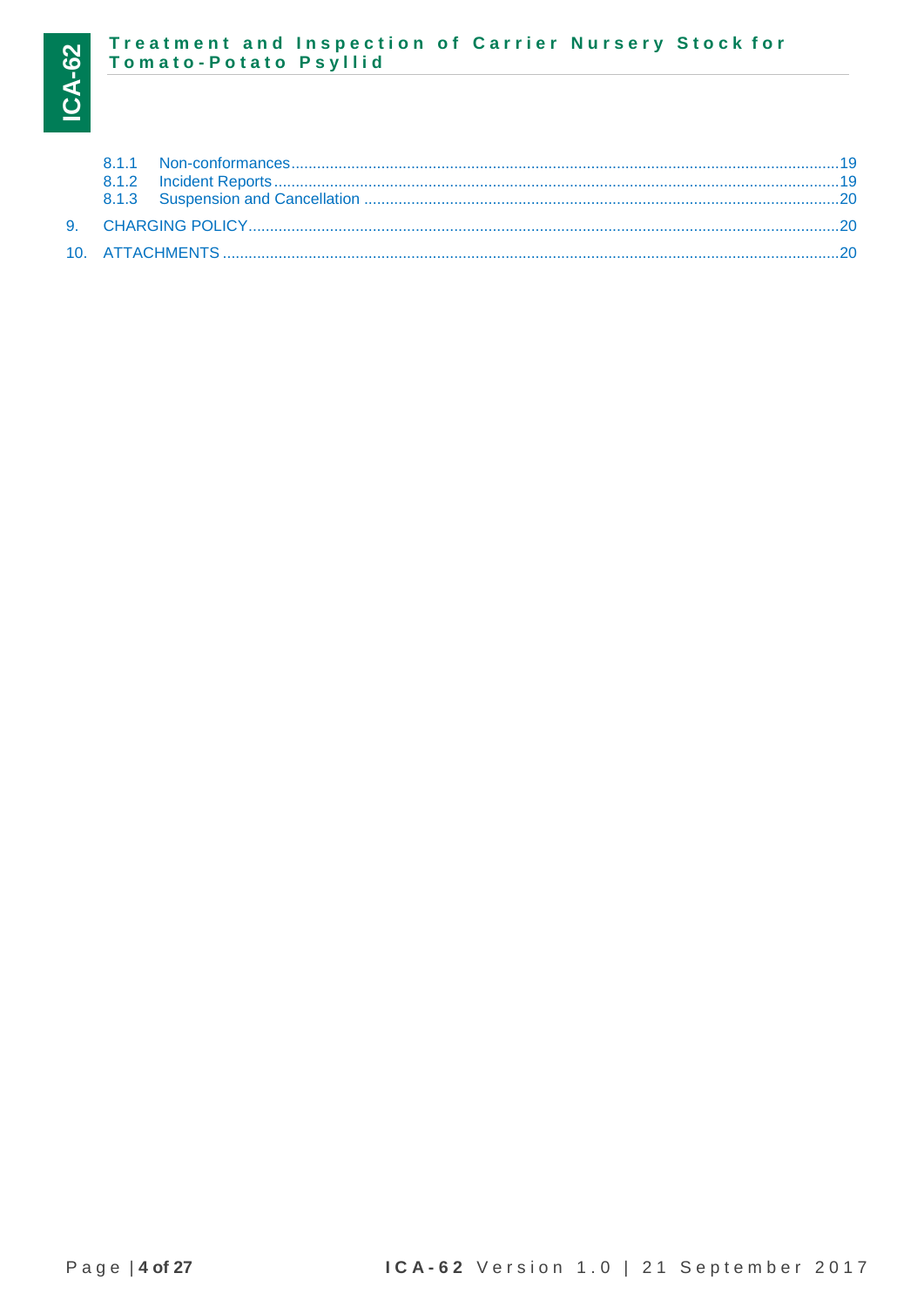

### <span id="page-4-0"></span>1. PURPOSE

The purpose of this procedure is to describe-

- i. the requirements for treatment and inspection; and
- ii. the responsibilities and actions of personnel;

that apply to treatment and inspection of carrier nursery stock for tomato-potato psyllid, under an Interstate Certification Assurance (ICA) arrangement.

### <span id="page-4-1"></span>2. SCOPE

This procedure covers certification of treatment and inspection of carrier nursery stock for tomato-potato psyllid by a Business operating under an ICA arrangement in Western Australia.

Pest: Tomato-potato psyllid (*Bactericera cockerelli)*

Product: Carrier nursery stock ONLY

Plants and planting material (e.g. potted plants, bare rooted plants, rootstock, cuttings) from the True TPP Host plant families Convolvulaceae, Lamiaceae and Solanaceae are prohibited to enter New South Wales, South Australia, Queensland, Tasmania, Northern Territory and Victoria and cannot be certified under this Procedure.

Location: All Jurisdictions

This procedure is applicable where any of the requirements specified in 6. Requirement are a specified entry condition of an interstate authority.

Certification of treatment and inspection under this Operational Procedure may not be an accepted quarantine entry condition for all carrier nursery stock to all intrastate or interstate markets.

Some intrastate or interstate markets may require additional quarantine certification as a condition of entry.

It is the responsibility of the business consigning the carrier nursery stock to ensure compliance with all applicable quarantine requirements.

Information on intrastate and interstate quarantine requirements can be obtained from Quarantine WA.

### <span id="page-4-2"></span>3. REFERENCES

WI-QA015 *Plant Health Assurance Certificate Completion*

WI-ICA62-01 *Inspection of Carrier Plants for Tomato potato psyllid*

### <span id="page-4-3"></span>4. DEFINITIONS

Accredit means to accredit persons to issue Plant Health Assurance Certificates under the *Biosecurity and Agriculture Management Act 2007*.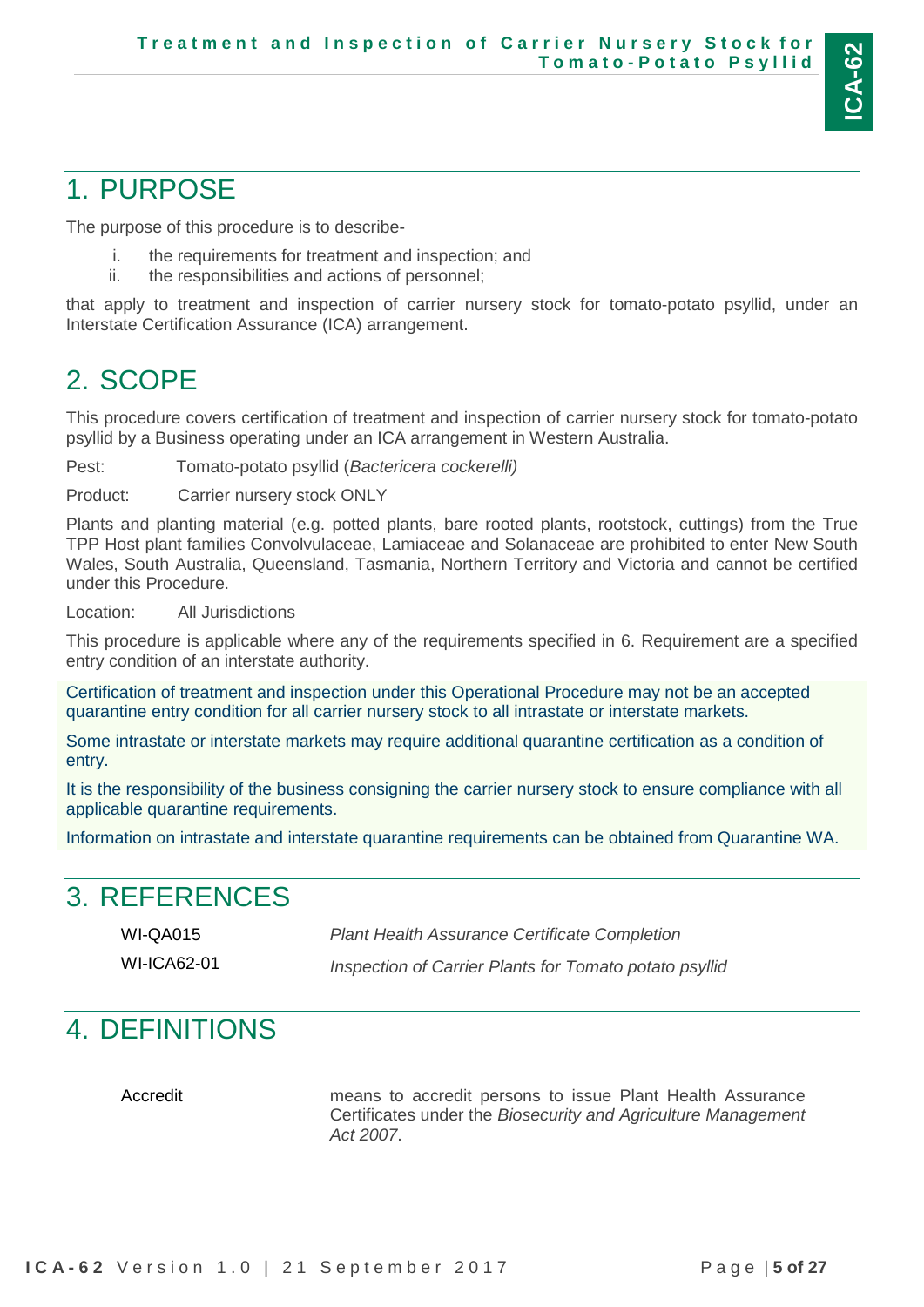| <b>Accrediting Authority</b>        | means the government department responsible for accrediting<br>a business under this protocol in the exporting State or<br><b>Territory</b>                                                                                                                                                                                                            |
|-------------------------------------|--------------------------------------------------------------------------------------------------------------------------------------------------------------------------------------------------------------------------------------------------------------------------------------------------------------------------------------------------------|
| Application<br>for Accreditation    | means an Application for Accreditation of a Business for an<br>Interstate Certification Assurance (ICA) arrangement.                                                                                                                                                                                                                                   |
| Approved<br>Taxonomist/Entomologist | means a person who is approved by the accrediting authority<br>and is listed on the accrediting authority Plant Health Register<br>of Approved Taxonomists or an accrediting authority<br>Entomologist that meets the following criteria -                                                                                                             |
|                                     | (a) A tertiary qualification in entomology, agricultural<br>science, applied science, or a field relevant to insect<br>taxonomy; and<br>(b) Demonstrated experience in psyllids taxonomy                                                                                                                                                               |
| <b>APVMA</b>                        | <b>Agricultural and Veterinary Medicines Authority</b>                                                                                                                                                                                                                                                                                                 |
| Authorised Inspection<br>Person     | means a person who has completed a training course<br>approved by the accrediting authority in the detection and<br>recognition of tomato-potato psyllid and who is authorised to<br>conduct inspections on behalf of the Business by having their<br>name and signature on a register of Authorised Inspection<br>Persons maintained by the Business. |
| <b>Authorised Signatory</b>         | means an officer of an ICA accredited Business whose name<br>and specimen signature is provided as an authorised signatory<br>with the Business's Application for Accreditation.                                                                                                                                                                       |
| <b>Business</b>                     | means the legal entity responsible for the operation of the<br>facility and ICA arrangement detailed in the business's<br>application for accreditation.                                                                                                                                                                                               |
| <b>Carrier Nursery Stock</b>        | means any plant or planting material (e.g. potted plants, bare<br>rooted plants, rootstock, cuttings) from the Plantae kingdom<br>excluding plants or planting material from the Convolvulaceae,<br>Lamiaceae and Solanaceae families of plants                                                                                                        |
| Certified/certification             | means covered by a valid Plant Health Assurance Certificate.                                                                                                                                                                                                                                                                                           |
| Consignment                         | means a discrete quantity of product transported to a single<br>consignee at one time.                                                                                                                                                                                                                                                                 |
| Designated treatment<br>area        | means the specific site allocated for cover spraying of carrier<br>nursery stock surrounded by a minimum of 10 metres free of all<br>vegetation.                                                                                                                                                                                                       |
| end-point inspection                | means the process by which a representative sample is drawn<br>and inspected from the finalised consignment prior to<br>certification.                                                                                                                                                                                                                 |
| Facility                            | means the location where treatment and inspection of carrier<br>nursery stock is carried out, and the location of the treatment<br>and packing operations covered by the ICA arrangement.                                                                                                                                                              |
| Inspector                           | means an inspector appointed under the Biosecurity and<br>Agriculture Management Act 2007.                                                                                                                                                                                                                                                             |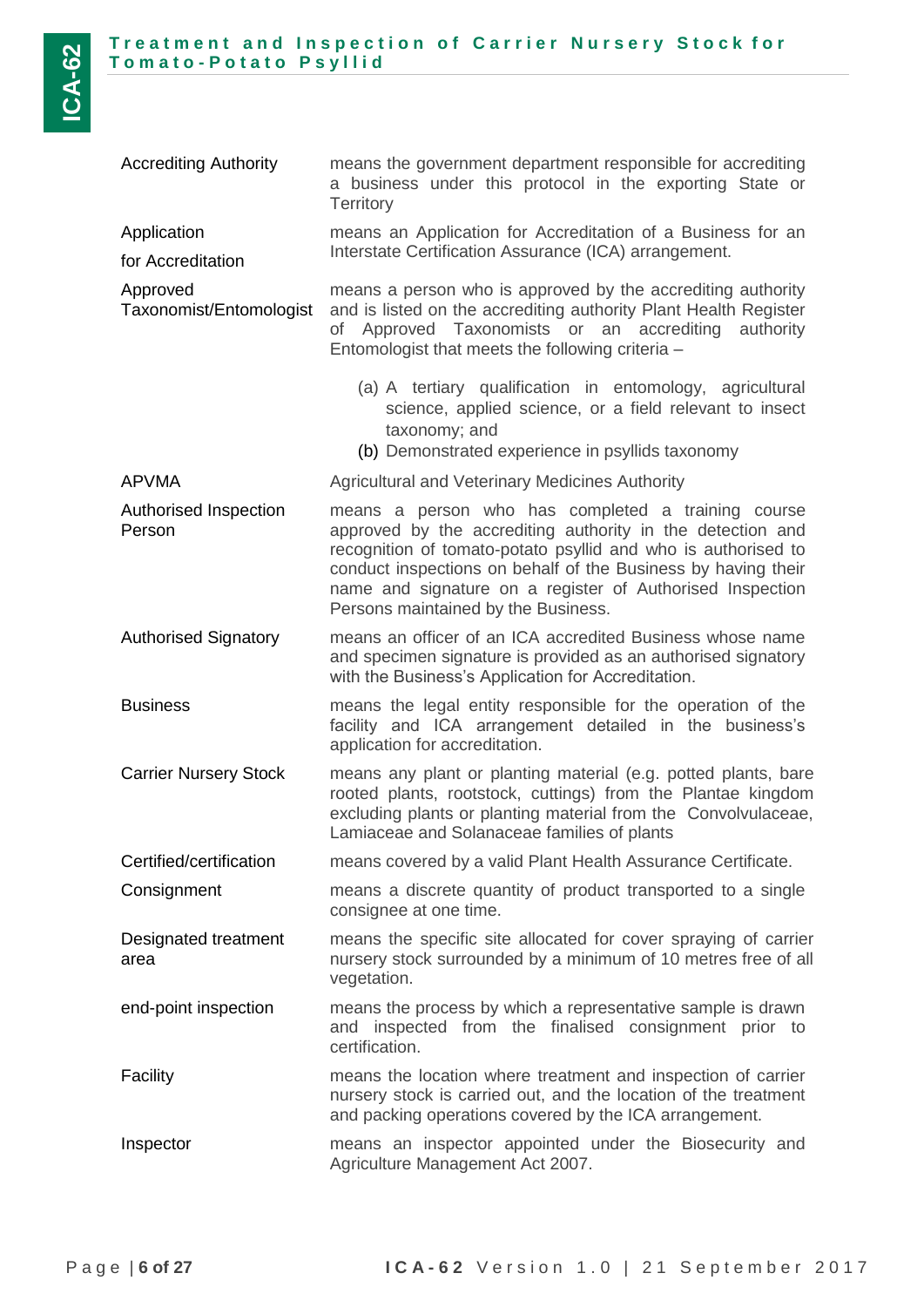| Interstate Certification<br>Assurance (ICA)  | means a system of Certification Assurance developed to meet<br>the requirements of State and Territory governments for the<br>certification of carrier nursery stock for Interstate and Intrastate<br>quarantine purposes.                   |
|----------------------------------------------|----------------------------------------------------------------------------------------------------------------------------------------------------------------------------------------------------------------------------------------------|
| <b>Plant Health Assurance</b><br>Certificate | means a certificate issued by an Authorised Signatory under<br>an ICA arrangement stating that the plant or other thing<br>described on the certificate meets a specified treatment,<br>condition, pest or area freedom or other requirement |
| Tomato-potato psyllid<br>(TPP)               | means adult stage of Bactericera cockerelli.                                                                                                                                                                                                 |
| Unit                                         | means a final individual package that the consigned product will<br>be marketed in and may include a box, carton or other similar<br>packaging.                                                                                              |

### <span id="page-6-0"></span>5. RESPONSIBILITY

*These position titles have been used to reflect the responsibilities of staff under the ICA arrangement. These positions may not be present in all Businesses, or different titles may be used for staff who carry out these responsibilities. In some Businesses one person may carry out the responsibilities of more than one position. Staff responsible for these process control activities are called "Nominated Persons"*

The **Certification Controller** is responsible for –

- representing the Business during audits and other matters relevant to the ICA accreditation;
- training staff in their duties and responsibilities under this ICA procedure;
- ensuring the Business and staff comply with their responsibilities and duties;
- ensuring the Business has current accreditation for a ICA under this procedure;
- maintaining Certificates of Attainment/current Authorised Inspection Persons certificates and a Register of Authorised Inspection Persons (Attachment 6) for the Business;
- providing and maintaining a property plan;
- maintaining the required inspection facilities and equipment;
- ensuring actions taken by the Business following the detection of a suspect tomato-potato psyllid are completed in accordance with this ICA procedure;
- ensuring all certification of carrier nursery stock is carried out in accordance with this procedure.

The **Treatment Operator** is responsible for:

- reading the label and/or permit, and MSDS for the chemical product in use;
- preparing and applying chemical treatments to all carrier nursery stock certified in accordance with this procedure and label specifications;
- maintaining treatment equipment; and
- maintaining preparation and treatment records.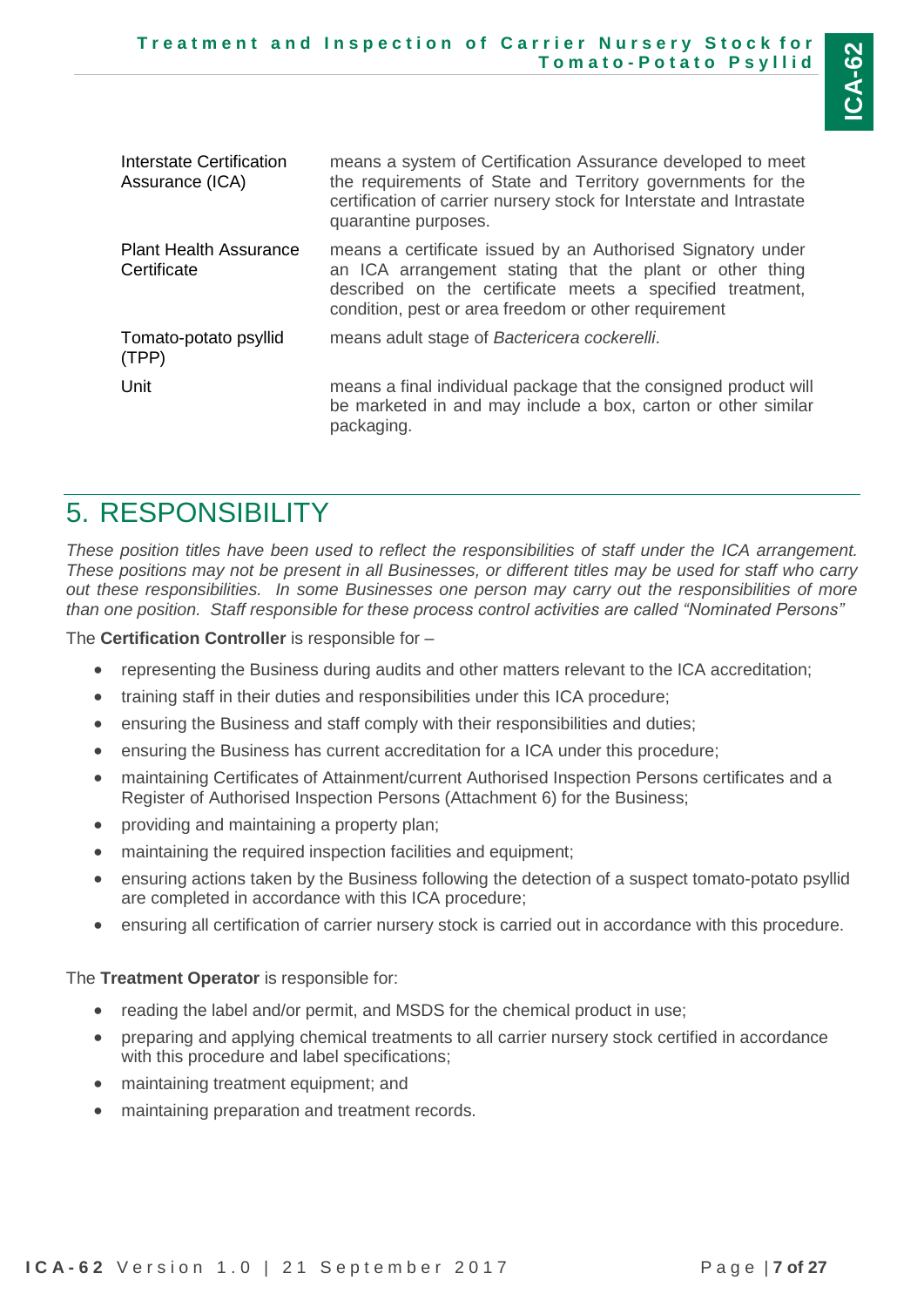#### **Treatment and Inspection of Carrier Nursery Stock for T o m a t o - P o t a t o P s y l l i d**

The **Authorised Inspection Person** is responsible for:

- inspecting all consignments for the presence of suspect psyllid prior to dispatch in accordance with this procedure;
- maintaining all psyllid inspection records;
- immediately advising the Certification Controller of any detections of suspect psyllid within the nursery or during a consignment inspection; and
- taking samples of the plant(s) containing symptoms of suspect psyllid for identification.

The **Authorised Signatory** is responsible for:

- signing and issuing the PHAC;
- ensuring that carrier nursery stock certified under the PHAC has been treated, inspected and securely packed in accordance with this ICA procedure and that the details on the certificate are true and correct in every particular.

The **Authorised Dispatcher** is responsible for:

- ensuring all packages covered by a PHAC issued by the Business are identified; and
- maintaining duplicate copies of all PHAC's issued by the Business under the procedure.

### <span id="page-7-0"></span>6. REQUIREMENT

1. All Tomato-potato psyllid carrier nursery stock in the consignment must be treated with one of the following in accordance with label or an APVMA minor use permit within 3 days prior to dispatch with: -

A. Abamectin

- i. Abamectin (with active ingredient of 18g/L) at a rate of 90mL/100L; plus Summer Spray Oil at the rate of 500ml/100L of spray mixture of; or
- ii. Abamectin (with active ingredient of 36g/L) at a rate of 45mL/100L; plus Summer Spray Oil at the rate of 500mls/100L of spray mixture of;

Or

B. Bifenthrin

- i. Bifenthrin (with active ingredient of 100g/L) at rate of 80ml/100L; or
- ii. Bifenthrin (with active ingredient of 250g/L) at rate of 32ml/100L;

Or

C. Methomyl

i. Methomyl (with active ingredient of 225g/L) at a rate of 200mL/100L;

DO NOT use Methomyl or Bifenthrin in protected cropping situations, such as glasshouses, greenhouses, plastic houses, plastic tunnels or shade houses

And

- 2. All carrier nursery stock within the consignments have been
	- i. For NSW, inspected at the rate of the greater of 2% or 600 units of the consignment and found free of tomato-potato psyllids; or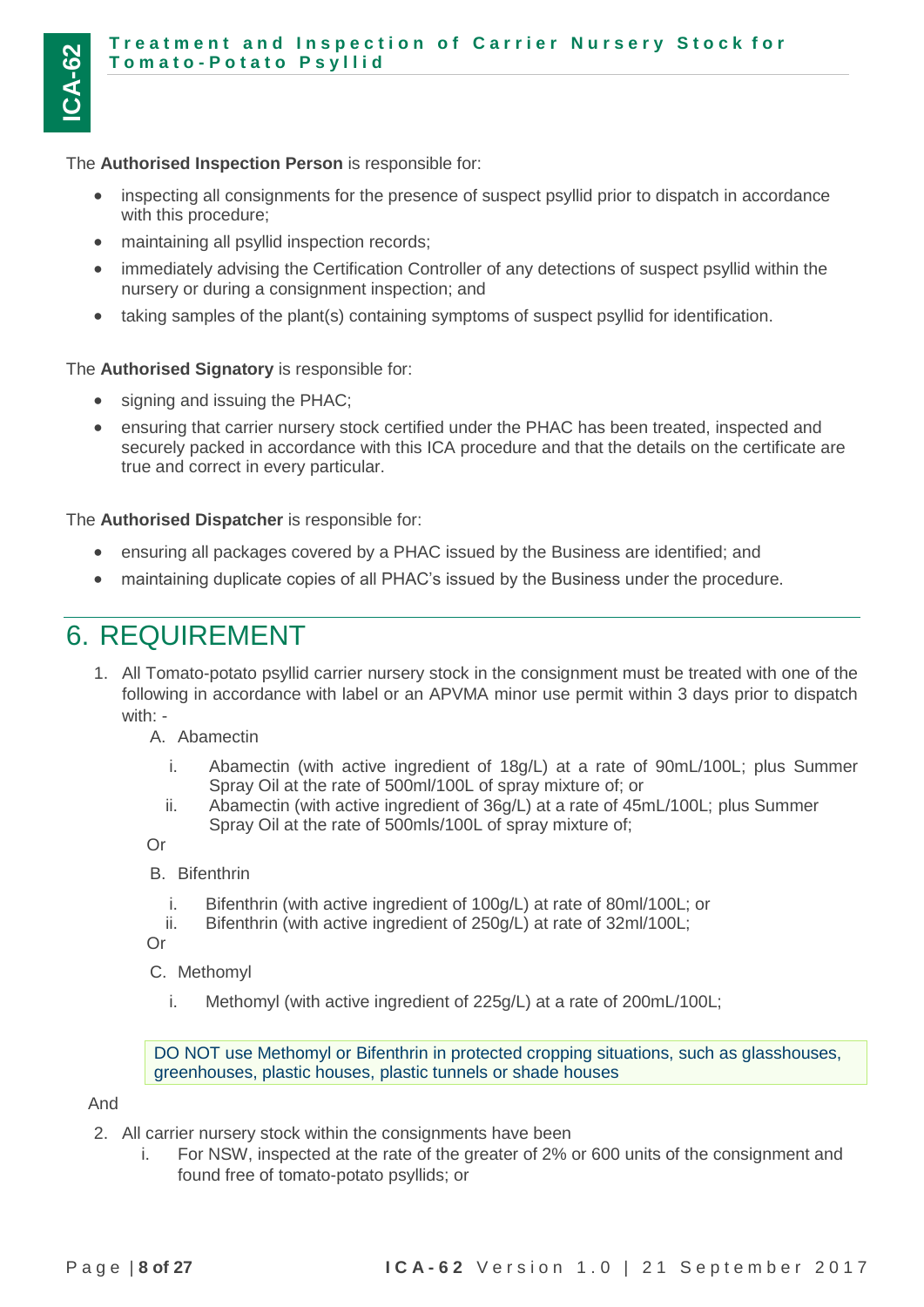

ii. For all other jurisdictions, inspected at the rate of 2% or 600 units of the consignment and found free of tomato-potato psyllids;

And

- 3. All carrier nursery stock is securely packed post treatment and inspection by one or more of the following methods to prevent contamination with tomato-potato psyllid:
	- (a) unvented packages;
	- (b) vented packages with the vents secured with mesh which has a maximum aperture of 1.6mm; or
	- (c) wrapping or bagging in sealed plastic sleeves or bags; or
	- (d) fully enclosed consignments under tarpaulins, hessian, shade cloth, mesh or other covering which has a maximum aperture of 1.6mm; or
	- (e) consignment shrink-wrapped and sealed as a palletised unit; or
	- (f) fully enclosed or screened buildings, cold-rooms, vehicles (including tautliners in good condition); or
	- (g) other facilities free from gaps or other entry points greater than 1.6mm.

### <span id="page-8-0"></span>7. PROCEDURE

#### <span id="page-8-1"></span>**7.1 Accreditation**

#### <span id="page-8-2"></span>**7.1.1 Application for Accreditation**

A Business seeking accreditation for an ICA arrangement under this Operational Procedure must make application for accreditation at least 10 working days prior to the intended date of commencement of certification of carrier nursery stock.

#### <span id="page-8-3"></span>**7.1.2 Audit Process**

#### **Initial Audit**

Prior to accrediting a Business, an Inspector carries out an initial audit of the Business to verify the ICA system is implemented and capable of operating in accordance with the requirements of the Operational Procedure, and the system is effective in ensuring compliance with the specified requirements of the ICA arrangement.

The Business must demonstrate the training and competency of nominated Authorised Inspection Persons (refer 7.8.1 Authorised Inspection Persons) in the identification of tomato-potato psyllid and their inspection technique.

On completion of a successful initial audit, applicants will be granted provisional accreditation and posted a Certificate of Accreditation (refer [7.1.3](#page-9-0) Certificate of Accreditation).

#### **Compliance Audits**

Compliance audits are conducted to verify that the ICA system continues to operate in accordance with the requirements of the Operational Procedure.

A compliance audit is conducted within four weeks of the initial audit and accreditation of the Business or issue of the first PHAC.

On completion of a successful compliance audit, annual accreditation is granted to cover the current season, up to a maximum of twelve months from the date of provisional accreditation, and an new Certificate of Accreditation is issued (refer [7.1.3](#page-9-0) Certificate of Accreditation).

Ongoing compliance audits are conducted at least once every six months for a Business that operates for more than six months of each year.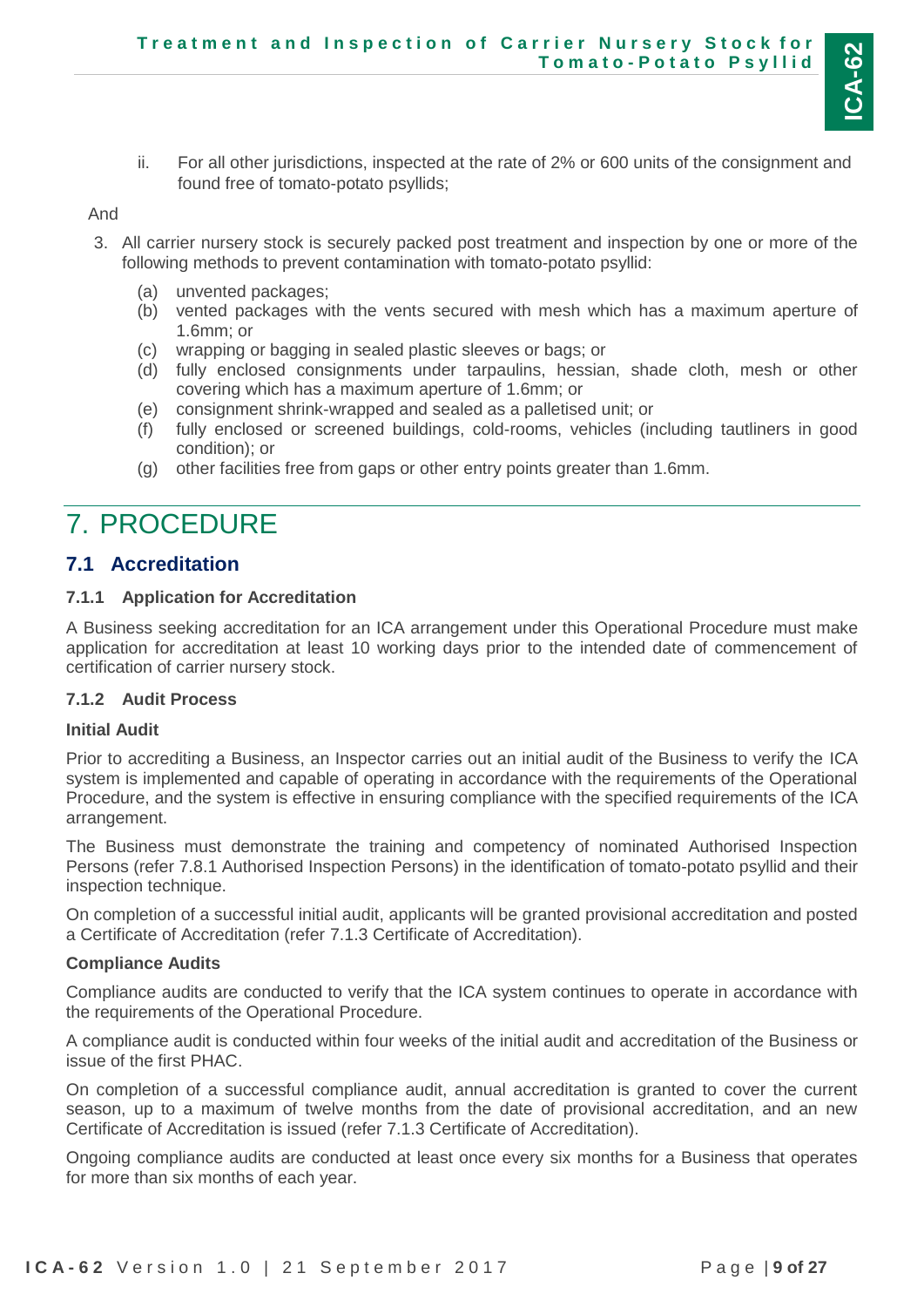Random audits are conducted on a selected number of accredited Businesses each year. Random audits may take the form of a full compliance audit, or audits of limited scope to sample treatment mixtures, certified carrier nursery stock, ICA system records or ICA system documentation.

Unscheduled compliance audits may be conducted at any time to investigate reported or suspected nonconformance.

#### **Re-Accreditation**

Accredited Businesses are required to re-apply for accreditation each year the business seeks to operate under the ICA arrangement. Businesses seeking re-accreditation must lodge a renewal application prior to accreditation lapsing, or if accreditation has lapsed, prior to being accredited to certify carrier nursery stock under the ICA arrangement.

A compliance audit is conducted within four weeks of the Business applying for re-accreditation each year.

#### <span id="page-9-0"></span>**7.1.3 Certificate of Accreditation**

An accredited Business will receive a Certificate of Accreditation for an Interstate Certification Assurance Arrangement detailing the facility location, Operational Procedure, scope (type of carrier nursery stock and chemical covered) and period of accreditation.

The Business must maintain a current Certificate of Accreditation and make this available on request by an Inspector.

**A Business may not commence or continue certification of carrier nursery stock under the ICA arrangement unless it is in possession of a valid and current Certificate of Accreditation for the procedure, carrier nursery stock type and chemical covered by the Plant Health Assurance Certificate.**

#### <span id="page-9-1"></span>**7.2 Treatment of Carrier Nursery Stock**

All treatment applications must be in accordance with the manufacturer's product label or current APVMA permit for use. Chemical products must only be mixed together where the label provides a compatibility statement to allow such mixing.

Where specified on the manufacturer's label or APVMA permit the treatment mixture must include a commercial wetting agent at the maximum rate specified on the product's registered label for the purpose.

For solid concentrates, the required amount of grams (g) must be weighed on a balance with tare or measured allowance taken into consideration for the weight of the container used. The business must carry out calibration tests on the load range of any weighing equipment using the manufacturer's calibration instructions for the equipment being used. (Refer 4.3.1 Scales and other Weighing Equipment Calibrations)

The Treatment Operator must ensure that all carrier nursery stock within each consignment dispatched are treated in accordance with Section 6: Requirement in the designated treatment and inspection area that is isolated from all other plant material.

#### <span id="page-9-2"></span>**7.3 Treatment Equipment Calibration**

#### <span id="page-9-3"></span>**7.3.1 Scales and other Weighing Equipment Calibrations**

Scales and other weighing equipment used to calculate quantities of solid chemical concentrates must be calibrated using calibration weights or similar device that accurately measure the minimum and maximum capacity of the weighing equipment. The equipment must be verified as accurate to within  $\pm$ 10% of the total load range. A maximum error margin of 10 g applies. Calibration of weighing equipment must be conducted annually. Auditors must verify calibrations have been undertaken and results are accurate.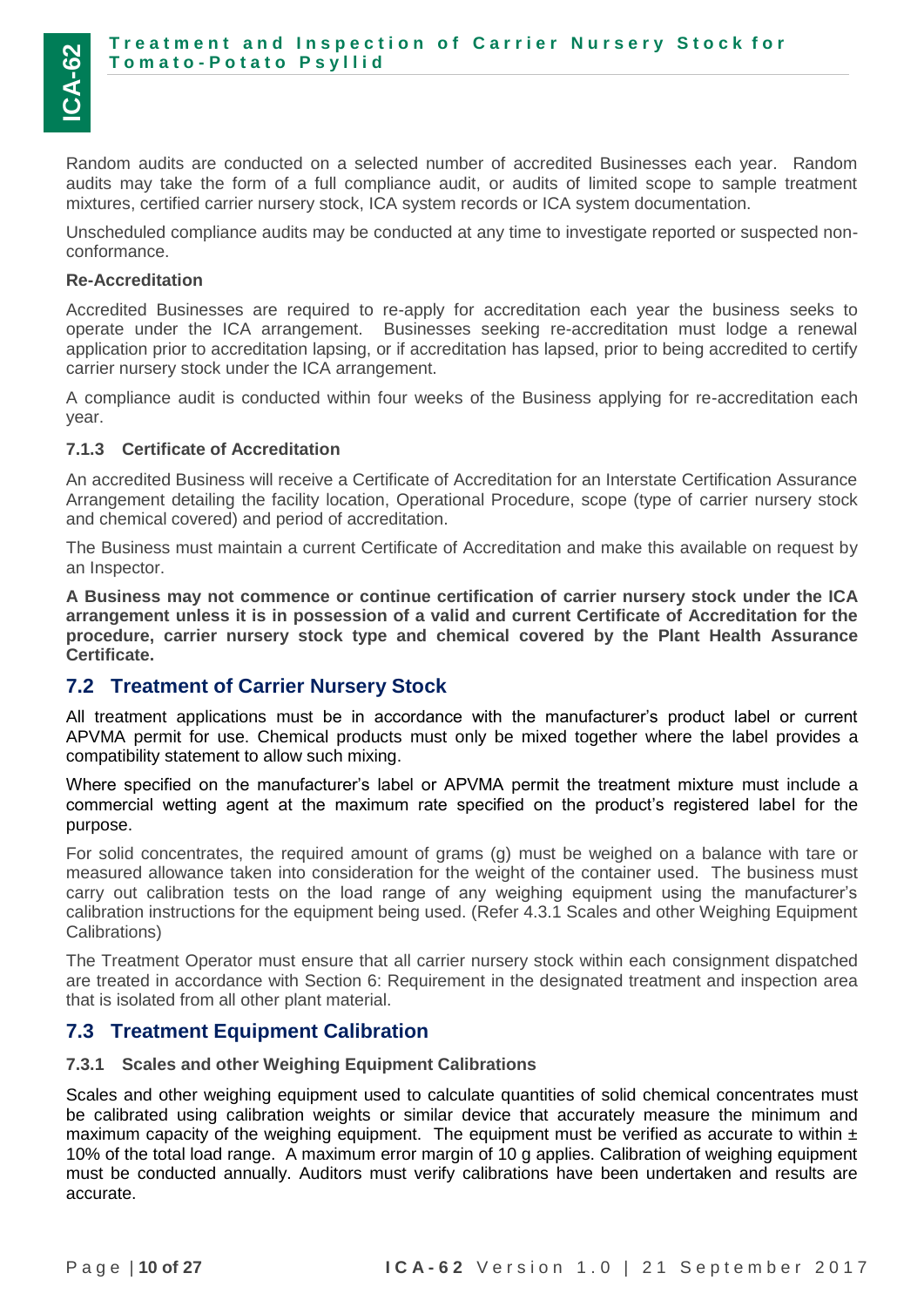**ICA-62**

The business must maintain records of the calibrations for weighing equipment, which record -

- a) business name and Interstate Produce (IP) Number;
- b) the identification of the weighing equipment to be calibrated;
- c) the date of calibration;
- d) the results achieved;
- e) comments or actions taken to correct weighing equipment;
- f) the name and signature of the person conducting the calibration.

For liquid treatments the business must use a clean graduated measuring vessel to measure the amount of product required for the required volume of mixture. Suitable measuring vessels include graduated plastic or glass measuring cylinders or syringes. Graduated measuring vessels must be calibrated and confirmed as accurate upon purchase or during the initial audit.

#### <span id="page-10-0"></span>**7.3.2 Spray Equipment Calibration**

The Treatment Operator must ensure that permanent volume indicator marks must be made on the side of the treatment mixture tank, on a sight tube or sight panel on the outside of the tank, or by some other method which clearly and accurately indicates the maximum mixture level and any incremental volumes used. Volume indicator marks must include the volume in litres required to fill the tank to that level.

Each of the volume indicator marks must be calibrated with the tank at the normal filling position (with the tank on a level surface) using a calibrated flow meter or graduated measuring device. The person conducting the calibration test must issue a certificate of calibration of the treatment mixture tank which must be available to the auditor at the initial audit and all compliance audits.

Spray Tanks must be recalibrated after maintenance or repairs.

The 'Spray Tank Calibration Record' must include;

- a) business name and address of owner of equipment;
- b) the identification of the equipment to be calibrated;
- c) the date of calibration;
- d) the calibration results including the maximum mixture level volume in litres and any incremental volumes;
- e) the name and signature of the person conducting the calibration.

An example Spray Tank Calibration Record is shown as Attachment 2.

A tank calibration record is not required for small hand held spray equipment such as hand held misters or knapsack sprayers, where the capacity of the treatment mixture is less than 25 litres.

#### <span id="page-10-1"></span>**7.3.3 Cover Spray Equipment Maintenance**

The Treatment Operator must carry out regular checks of spraying equipment to ensure it continues to operate effectively and remains free from malfunction, blockages, damage or excessive wear.

### <span id="page-10-2"></span>**7.4 Treatment Mixture Preparation**

The Treatment Operator must prepare the treatment mixture immediately prior to use.

The Treatment Operator must:

 using a clean graduated measuring vessel, measure the amount of concentrate required for the required volume of mixture;

Suitable measuring vessels include graduated plastic or glass measuring cylinders or syringes.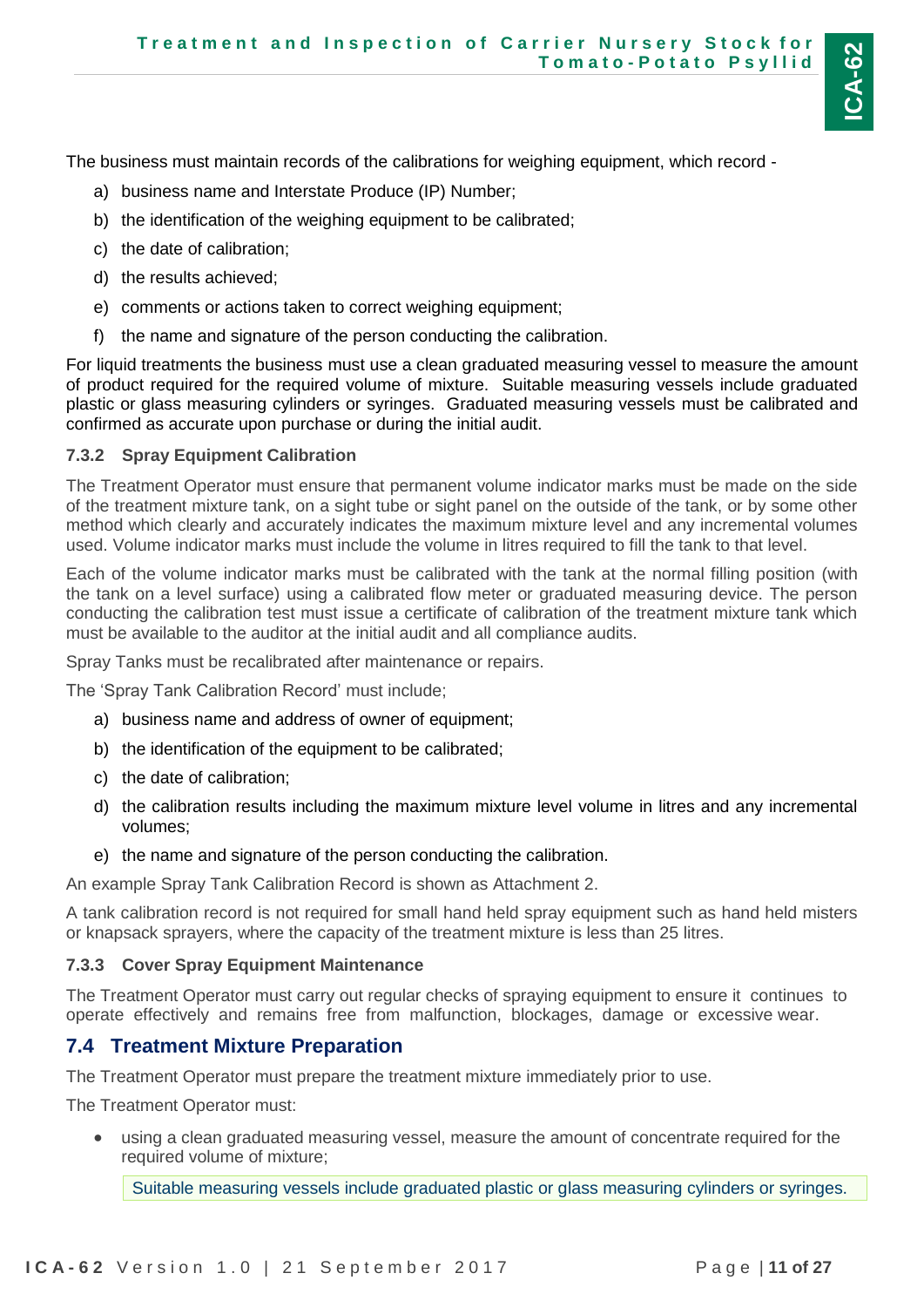- add the required amount of concentrate to the spray tank in accordance with the manufacturer's directions on the label or APVMA permit;
- add the required amount of commercial wetting agent (if required) in accordance with the manufacturer's directions on the label; and
- fill the mixture tank with clean water to the incremental volume mark or maximum mixture level mark.

Other ingredients may only be added to the treatment mixture if they are known to be compatible with, and have been approved to be added to, the approved insecticide

The Treatment Operator will ensure that the chemical is completely diluted in all of the water by mixing the tank for a minimum of two minutes before commencing the spray operation. Some equipment may require extended periods of mixing to fully dilute the chemical in the water.

Spray equipment must have a means of continuous mixing of the spray mixture in the spray tank throughout the spray operation to avoid settling or separation of the concentrate. This can be achieved by mechanical mixing devices in the spray tank or agitation from spray mixture returned via a by-pass from the spray pump.

#### <span id="page-11-0"></span>**7.4.1 Treatment Mixture Preparation Chart**

The Treatment Operator must maintain a Treatment Mixture Preparation Chart (refer Attachment 3) or similar record in close proximity to the treatment mixture preparation area for each treatment application equipment unit used by the business for treatment under this Operational Procedure.

The chart must provide the following details -

- identification of the treatment equipment to which the chart applies;
- the trade name of the concentrate to which the chart applies;
- the name and concentration of the active ingredient in the concentrate;
- the quantity of concentrate required per litre of mixture;
- the trade name of the wetting agent used (if required) and the quantity/volume required per litre of treatment mixture;
- the total volume in litres of the treatment mixture tank when filled to the maximum mixture level mark ;
- the volume in millilitres (mL) of concentrate and wetting agent (if required) in the mixture when filled to the maximum mixture level mark;
- the volume in millilitres (mL) of a concentrate and wetting agent (if required) in the mixture for any known incremental volumes used;
- the printed name and signature of the person responsible for the chart's preparation and the date of preparation.

#### <span id="page-11-1"></span>**7.4.2 Treatment Mixture Preparation and Treatment Records**

The Treatment Operator must record details of all treatment mixture preparations and treatment of plants using a Treatment Mixture Preparation and Treatment Record (refer Attachment 7) or records which capture the same information.

The business's treatment records must identify -

- the date of treatment mixture preparation;
- the time of treatment mixture preparation;
- the trade name of the concentrate used: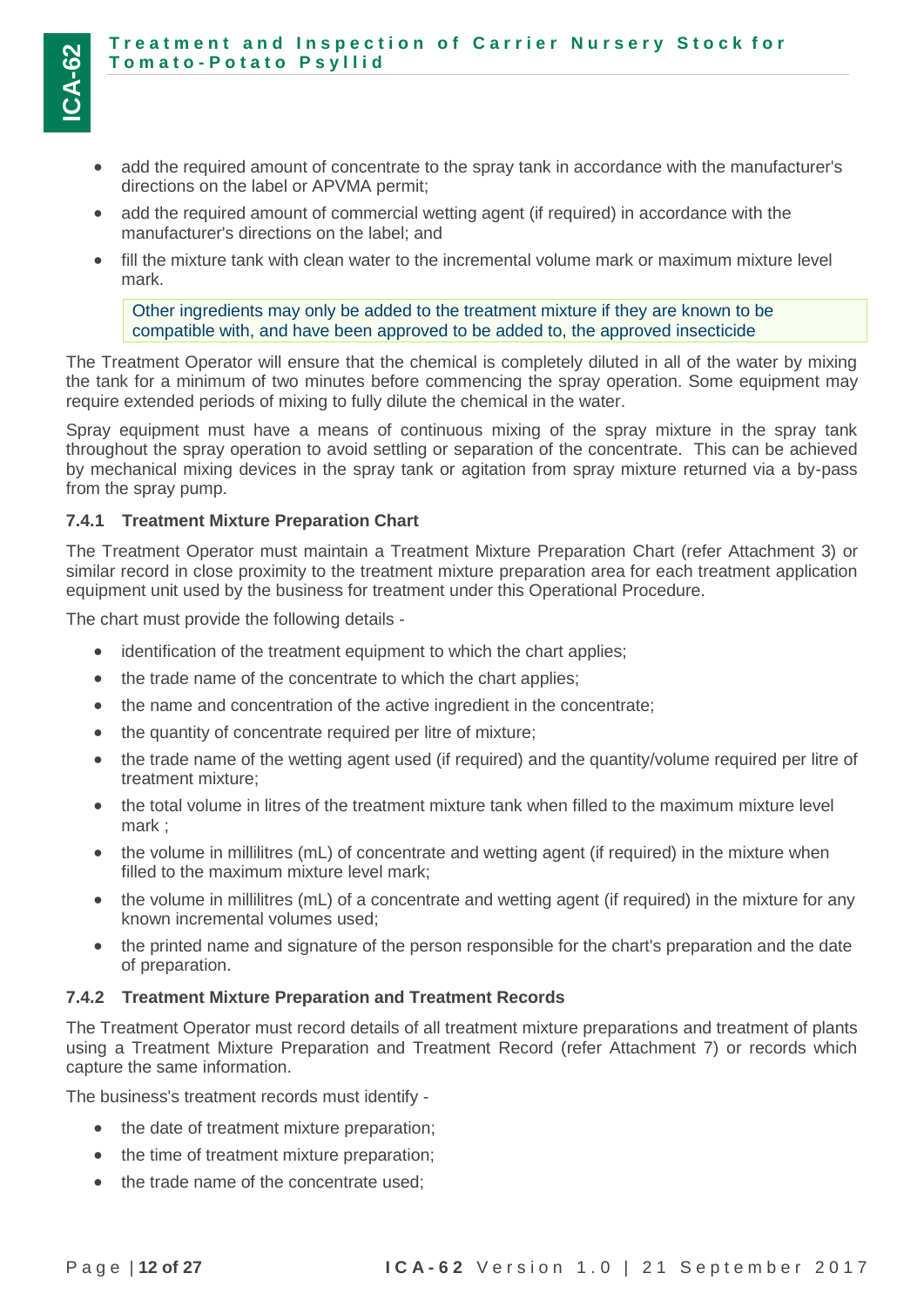- volume of concentrate used (mL) in the treatment mixture;
- volume of wetting agent used (mL) in the treatment mixture;
- $\bullet$  the total volume (L) of the made up treatment mixture;
- the date of treatment;
- the type of plants treated;
- the number of plants treated; and
- the identification of the Treatment Operator.

### <span id="page-12-0"></span>**7.5 Cover Spray Treatment of Carrier Nursery Stock**

Treatment of carrier nursery stock must ensure cover-spray mixture is applied to plants as per Section 6: Requirements to attain 100% coverage until the point of run-off.

#### <span id="page-12-1"></span>**7.5.1 Disposal of Treatment Mixture**

The Business must have an appropriate system to dispose of any waste treatment mixture in a manner consistent with the requirements of Western Australia's Environmental Protection Agency and Local Government Authorities (Shire or City Councils etc).

#### <span id="page-12-2"></span>**7.6 Post Treatment Identification**

All treated carrier nursery stock must be held post treatment in a designated treatment area which is physically isolated from untreated nursery stock. Each treatment lot must be identified with a lot number affixed to all individual plant containers in the lot or a sign placed at entry points to the designated treatment area immediately after treatment is completed.

### <span id="page-12-3"></span>**7.7 In-Process Inspection and Recording**

Post treatment, the carrier nursery stock must be verified as free of TPP by an Authorised Inspection Person inspecting as per Section 6: Requirements.

#### <span id="page-12-4"></span>**7.7.1 In-Process Identification and Traceability**

Where the business dispatches treated and untreated nursery stock, sorting systems must be in place for identifying the treatment and inspection status of treated and untreated nursery stock. Sorting systems must ensure separation is maintained between treated and untreated nursery stock at all times. All plants found to be nonconforming must be segregated to prevent mixing. Examples of segregation include –

- locating nonconforming plants in a defined and separate area; or
- placing nonconforming plants in clearly marked containers to distinguish them from conforming plants.

### <span id="page-12-5"></span>**7.8 Inspection of Carrier Nursery Stock**

Following treatment (refer 7.2 Treatment of Carrier Nursery Stock) nursery stock within each consignment dispatched by the business must be inspected to verify freedom from suspect tomatopotato psyllid by an Authorised Inspection Person. Nursery Stock must be inspected and have samples taken in accordance with ICA Work Instructions - Inspection of Carrier Plants for Tomato-potato Psyllid [WI-ICA62-01].

#### <span id="page-12-6"></span>**7.8.1 .Authorised Inspection Persons**

One or more Authorised Inspection Persons must be trained and accredited as Authorised Inspection Persons. Authorised Inspection Persons must have successfully completed an approved training course in the detection and recognition of symptoms of suspect tomato-potato psyllid.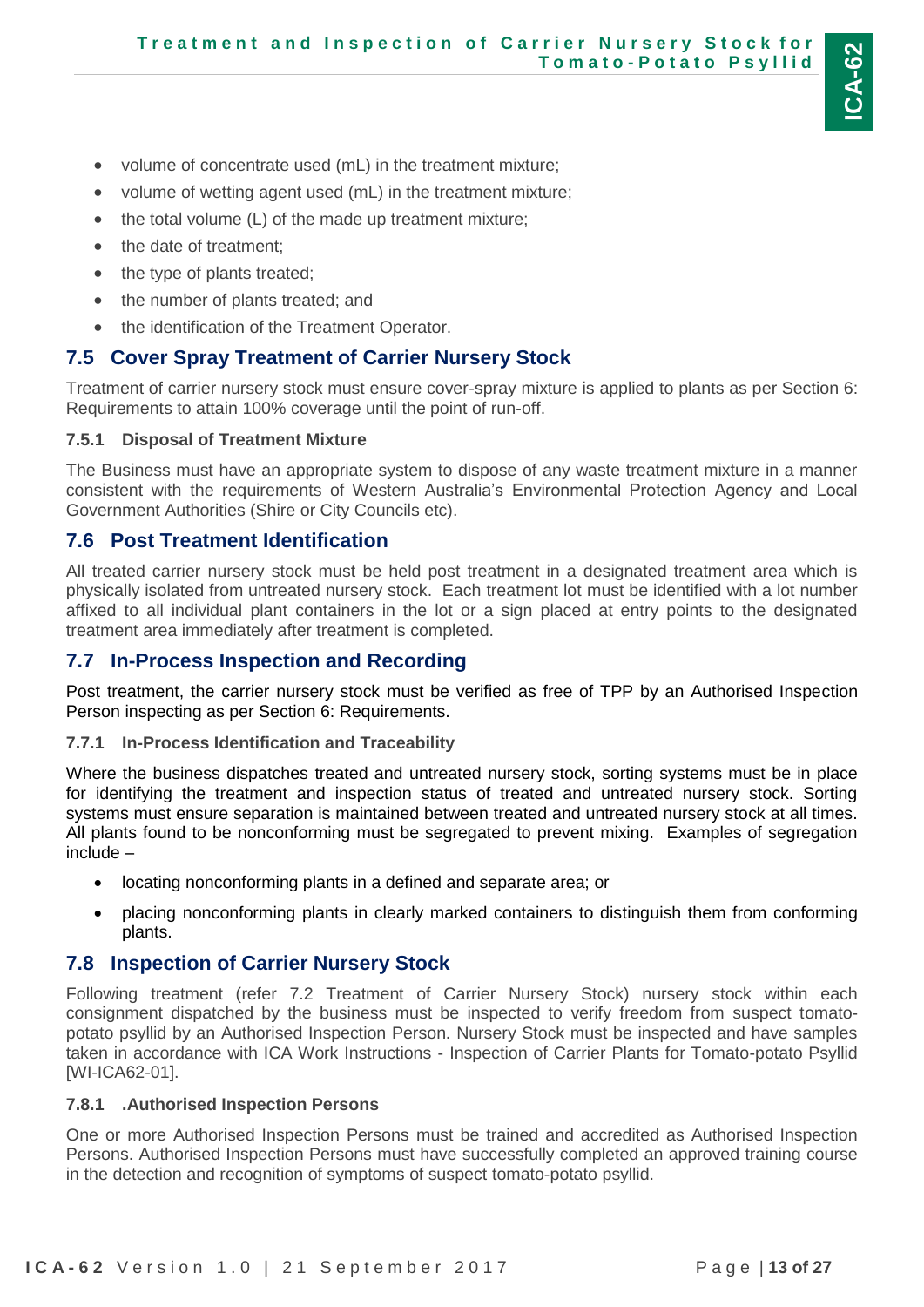The Certification Controller must maintain an individual Certificate of Achievement for each Authorised Inspection Person within the Business.

The names and specimen signatures of Authorised Inspection Persons must be recorded on a Register of Authorised Inspection Persons (refer Attachment 6) by the Certification Controller. Only persons currently on the register must carry out consignment inspections for tomato-potato psyllid.

#### <span id="page-13-0"></span>**7.8.2 Inspection Facilities and Equipment**

The Certification Controller must maintain the following inspection facilities and equipment: -

- an inspection bench or table in an area protected from adverse weather conditions, which is constructed of stable, rigid and durable material i.e. steel, timber or plastic. The bench or table must be of a reasonable size and height and be painted in a light colour or covered in a durable light coloured material. The bench or table must also be placed in a well-lit and ventilated area on a flat sealed and durable surface i.e. concrete;
- a hand lens, microscope or other device that provides at least X10 magnification for the observation of suspected psyllids;
- a white coloured tray i.e. plastic photograph tray or other surface for dislodging suspect psyllids into for inspection;
- reference illustrations and photographs for identification of tomato-potato psyllid and other common psyllids;
- a fine paint brush for collecting samples of suspected psyllids;
- sealable plastic bags for collecting specimens of contaminated carrier nursery stock;
- sealable specimen bottles for placing samples of suspect psyllids;
- sticky labels for identification of specimen bags and bottles;
- preservative material;
- a pocket knife or similar item to further investigate carrier nursery stock for the presence of psyllids.

The Authorised Inspection Person must carry out regular checks of the inspection facilities and equipment to ensure it continues to operate effectively and remains free from damage or excessive wear.

#### <span id="page-13-1"></span>**7.8.3 End-point Inspection of Carrier Nursery Stock**

Prior to selecting a sample for an end-point inspection, the Authorised Inspection Person will ensure that the entire amount of carrier nursery stock within the consignment or lot is available in the designated treatment and inspection area for inspection. Each consignment of carrier nursery stock to be certified must be sampled at the rate of –

- For NSW, inspected at the rate of the greater of 2% or 600 units of the consignment and found free of tomato-potato psyllids; or
- For all other jurisdiction, inspected at the rate of 2% or 600 units of the consignment and found free of tomato-potato psyllids;

Packages must be selected at random from within the consignment. A minimum of three (3) packages must be selected for inspection.

#### <span id="page-13-2"></span>**7.8.4 Examination of Sample**

The Authorised Inspection Person must carry out 100% inspection of the carrier nursery stock from each sample package for freedom of visible symptoms of psyllids.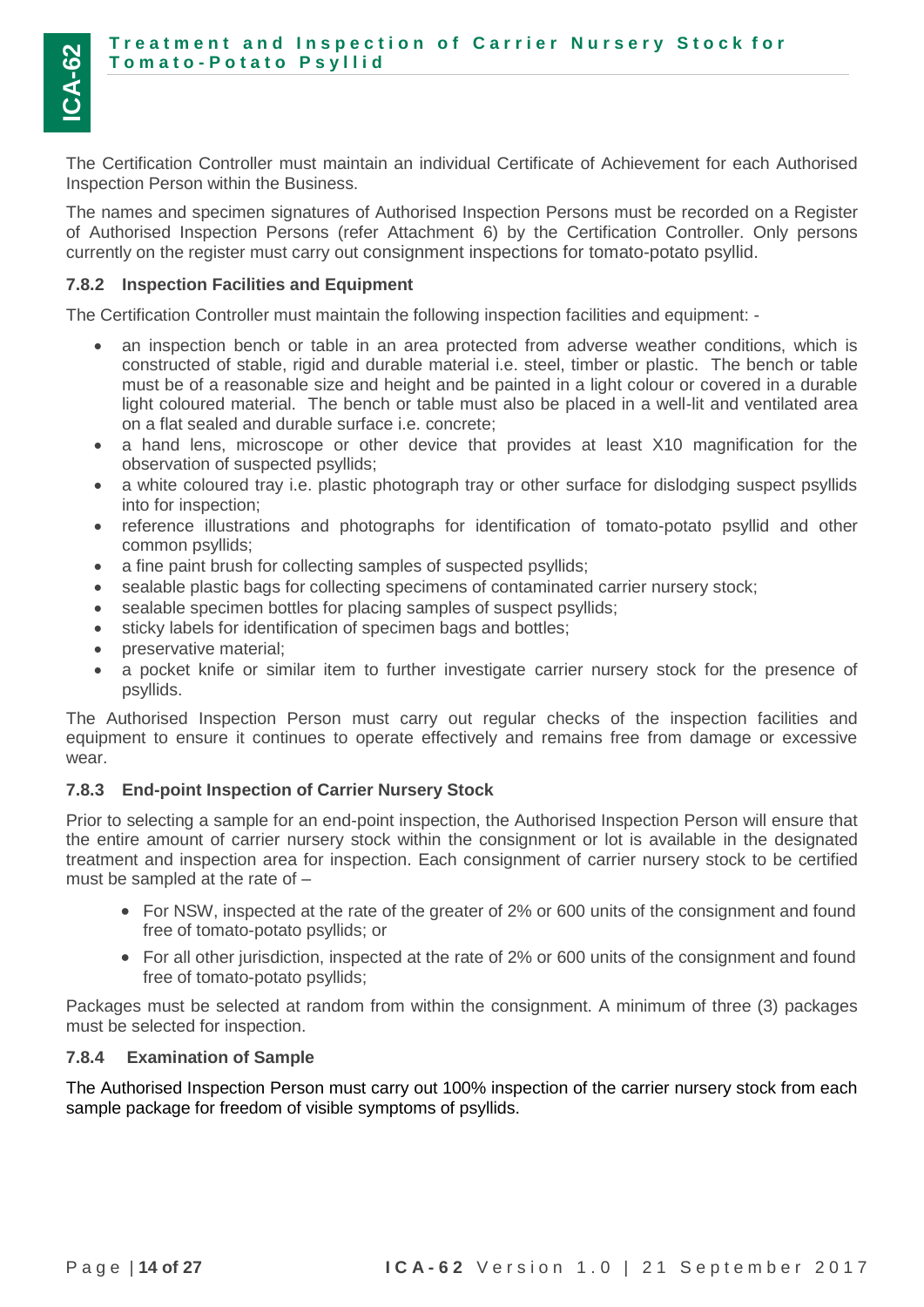#### <span id="page-14-0"></span>**7.8.5 Carrier Nursery Stock Inspection Records**

The Authorised Inspection Person must maintain records of all tomato-potato psyllid inspections. Inspection records must be in the form of a TPP Inspection Record (refer Attachment 4) or records which capture the same information.

Inspection records must include -

- type of plants;
- date of inspection;
- place of inspection;
- rate of inspection (inspection rate 2% or 600 units);
- details of each lot and consignment inspected i.e. package identification (IP No., name and address of grower and packer);
- number of packages sampled;
- number of units sampled in each package;
- total number of units sampled;
- if applicable, the time the sample was taken;
- total number of packages in the consignment or lot;
- the inspection results including absence or presence of suspect psyllid;
- actions taken resulting from detection of suspected tomato-potato psyllid;
- the number of the Plant Health Assurance Certificate(s) to which the inspection relates;
- the name and signature of the Authorised Inspection Person.

### <span id="page-14-1"></span>**7.9 Action Following Detection of Suspect Psyllid in Inspected Nursery Stock**

#### <span id="page-14-2"></span>**7.9.1 Detection of Live Suspect Psyllids at End Point Inspection**

The Authorised Inspection Person must immediately advise the Certification Controller of any detection of psyllids or psyllid like insects identified during the inspection.

If suspect psyllid are detected during inspection, all carrier nursery stock in the lot/consignment must be rejected for certification under this operational procedure until the identification of the suspect psyllid are identified by an approved entomologist/taxonomist.

If the business does not provide the suspect psyllid to a reference entomologist/taxonomist approved by the ICA authority, all carrier nursery stock from the consignment must be rejected for certification under this operational procedure.

The Authorised Inspection Person must record the detection of suspect psyllid on the TPP Inspection Record (refer Attachment 4) or records which capture the same information.

Suspect psyllids must be submitted to an Approved Taxonomist/Entomologist.

Carrier nursery stock that is rejected and segregated from certification is to be either -

- Held in an identified area until sample analysis of the suspect psyllid is conducted and results provided; or
- Consigned to a market that does not require certification of freedom from tomato-potato psyllid.

If the suspect psyllid sample is subsequently confirmed not to be tomato-potato psyllid, all rejected carrier nursery stock may be reconsidered for certification under this Operational Procedure provided all requirements have been met (i.e. inspection is completed in accordance with this operational procedure and the nursery stock is found free from tomato-potato psyllid and all other conditions have been met).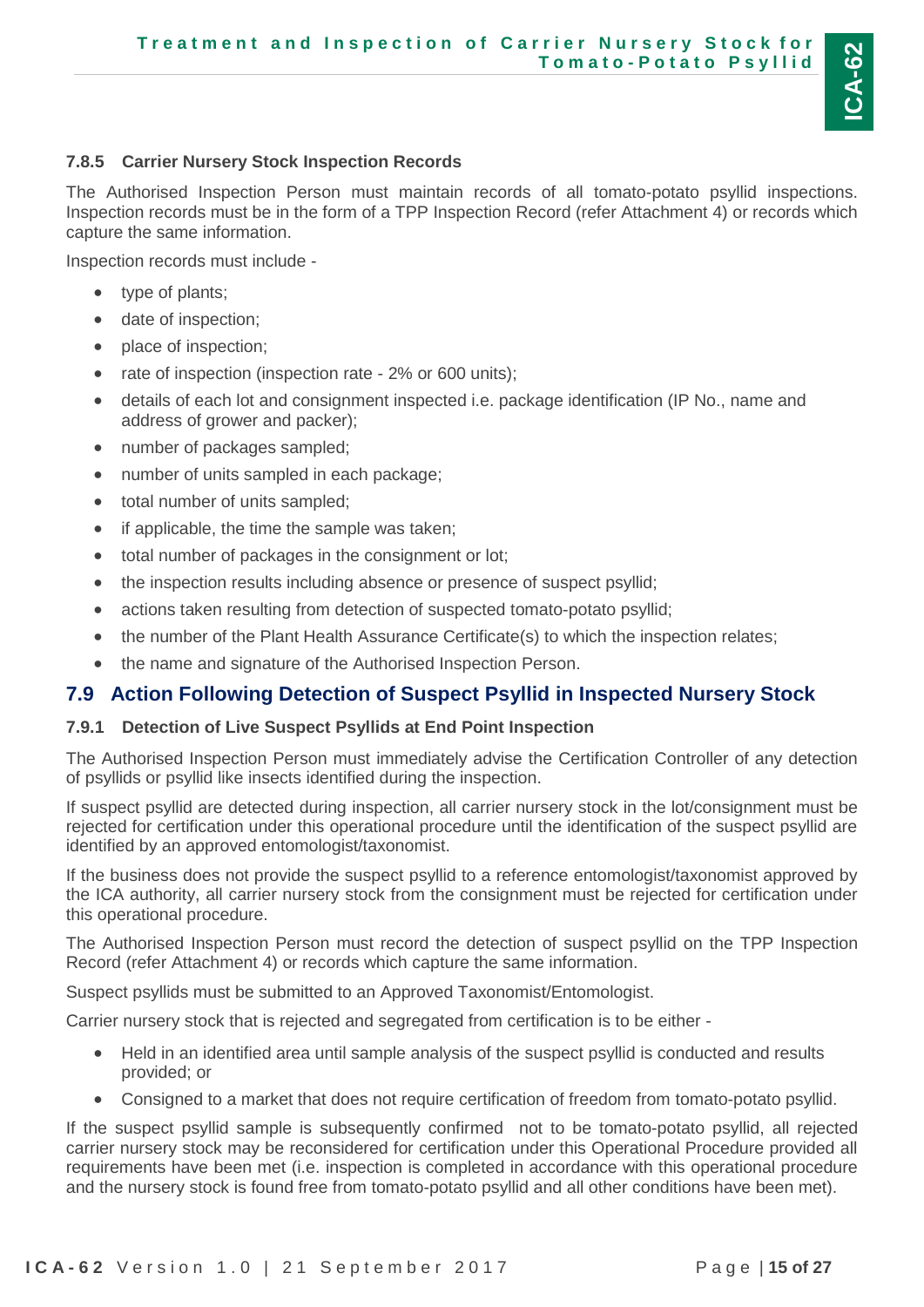#### <span id="page-15-0"></span>**7.9.2 Handling Suspect Psyllid Specimens**

Suspect psyllid samples must be handled, stored and dispatched in accordance with Work Instruction: Inspection of Carrier Nursery Stock for Tomato-potato Psyllid [WI-ICA62-01]

The Authorised Inspection Person must record the following details on the Psyllid Identification Record (refer Attachment 5) –

- the name of the Authorised Inspection Person taking the sample;
- the Interstate Produce (IP No.) number of the accredited Business inspecting the carrier nursery stock;
- the name and address of the grower and packer or Interstate Produce (IP No.) number of the source property;
- the type of carrier nursery stock and quantity of carrier nursery stock from which the sample was taken;
- the date the sample was taken;
- the date the sample was submitted to an Approved Taxonomist/Entomologist;
- the contact telephone number, e-mail address and fax number of the Authorised Inspection Person; and
- the type of sample, diagnosis request and sample details.

The Authorised Inspection Person must seal the specimen bottle into a sealable plastic bag with the sample submission form, then forward, the sample by secured means to an Approved Taxonomist/Entomologist within 24 hours of taking the sample.

Please note that alcohol such as methylated spirits is considered a hazardous material and is illegal to mail or courier without proper packaging and certification.

Where a suspect psyllid is captured and contained on carrier nursery stock, the carrier nursery stock or part of the carrier nursery stock with the suspect pest must be wrapped in damp paper towel and placed into a plastic bag without a preservative material.

The Business must obtain written notification of all sample results from the Approved Taxonomist/Entomologist. The Approved Taxonomist/Entomologist must complete the Diagnosis Details Section of the Psyllid Identification Record and return it to the Certification Controller of the accredited Business.

Where a suspect psyllid cannot be positively identified by an Approved Taxonomist/Entomologist, the carrier nursery stock will be rejected for certification under the Operational Procedure.

#### <span id="page-15-1"></span>**7.10 Confirmation of Tomato-Potato Psyllid**

Where a suspect psyllid is subsequently confirmed to be tomato-potato psyllid, the Certification Controller of the accredited business must obtain written notification from the entomologist/taxonomist to this effect.

All carrier nursery stock in the consignment must be rejected for certification under the arrangement as per section 4.10.1: Rejected Product. Confirmation of tomato-potato psyllid must be reported to the Accrediting Authority within 24 hours by the accredited business.

Details of the rejected product must also be included on the Carrier Nursery Stock Inspection Record.

#### <span id="page-15-2"></span>**7.10.1 Rejected Product**

All rejected product must be isolated and clearly identified to prevent mixing with conforming product.

Product rejected for tomato-potato psyllid may be –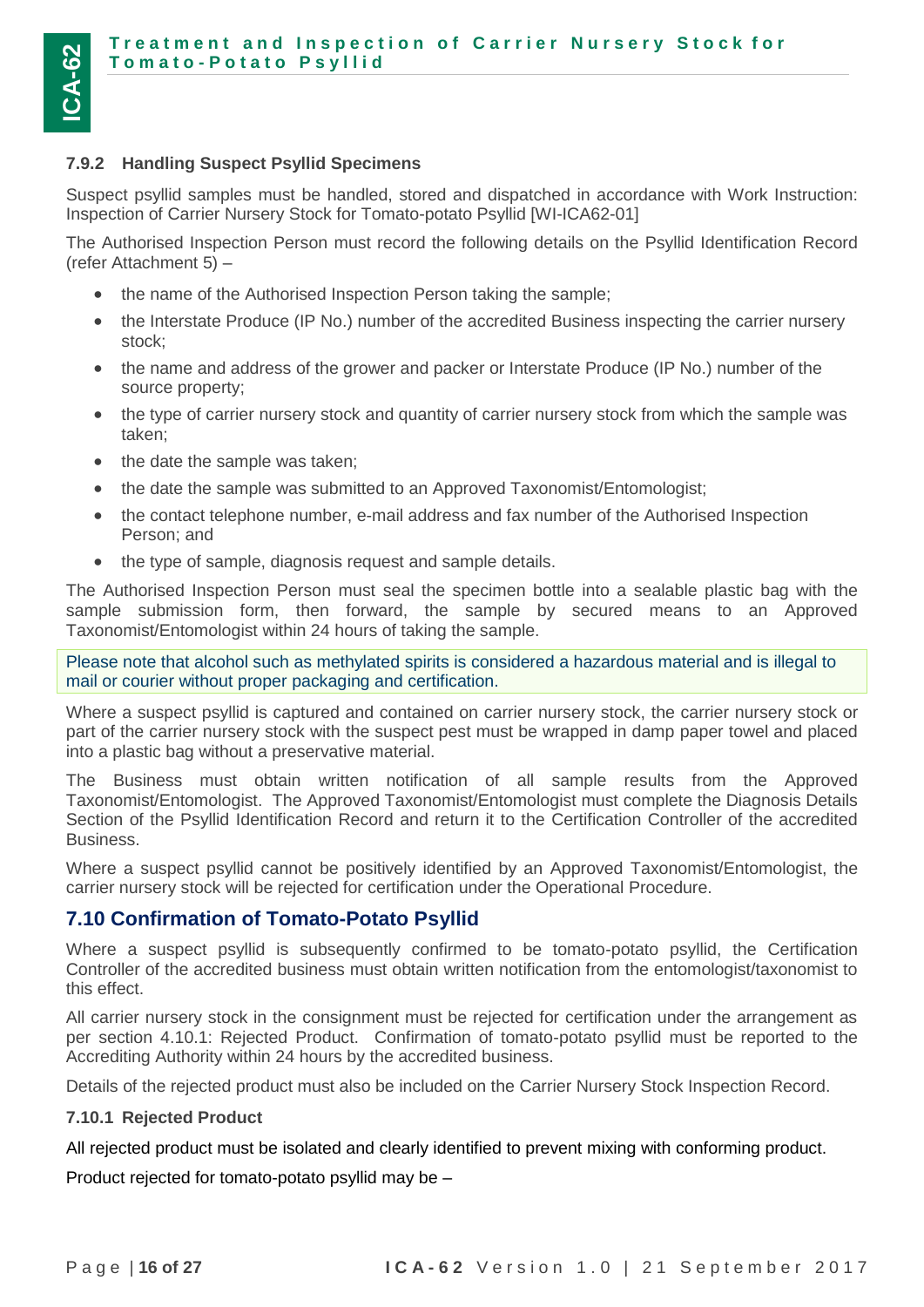

- (a) certified in accordance with an alternative quarantine entry condition; or
- (b) consigned to markets that do not require certification of treatment and/or inspection for tomatopotato psyllid.

#### <span id="page-16-0"></span>**7.11 Post treatment and Inspection Security and Identification**

#### <span id="page-16-1"></span>**7.11.1 Security**

All treated and inspected plants must be held post treatment and inspection in the designated treatment area which is physically isolated from untreated plants.

#### <span id="page-16-2"></span>**7.11.2 Packing**

Packed and palletised carrier nursery stock must be placed in secure conditions without delay after treatment and inspection. Product may be allowed to dry adequately prior to packing.

Treated product must be held for the minimum practical period after inspection before it must be secured against reinfestation.

Any treated and inspected carrier nursery stock which remains unpacked at the end of the day must be held in secure conditions until packed.

Completed pallets must be held for the minimum practical period before placing in secure conditions.

Certified product must be stored at and transported from the facility in secure conditions which prevent infestation by tomato potato psyllid.

Secure conditions include at least one of the following-

- unvented packages; vented packages with the vents secured with mesh which has a maximum aperture of 1.6mm;
- wrapping or bagging in sealed plastic sleeves or bags;
- fully enclosed consignments under tarpaulins, hessian, shade cloth, mesh or other covering which has a maximum aperture of 1.6mm;
- consignment shrink-wrapped and sealed as a palletised unit;
- fully enclosed or screened buildings, cold-rooms, vehicles (including tautliners in good condition)
- other facilities free from gaps or other entry points greater than 1.6mm.

The Business must have adequate procedures in place which prevent mixing of treated and untreated product at the facility.

#### <span id="page-16-3"></span>**7.12 Dispatch**

#### <span id="page-16-4"></span>**7.12.1 Package Identification**

The Authorised Dispatcher must ensure that each package is marked in indelible and legible characters of at least 5 mm, with –

- the **Interstate Produce (IP)** number of the Business that operates the approved facility in which the carrier nursery stock was treated and inspected; and
- the words "MEETS ICA-62"; and
- the **date (or date code)** on which the plants were treated;

prior to the issuance of a Plant Health Assurance Certificate by the Business under this Operational Procedure.

If the plants are consigned loose and not in packages, the carrier nursery stock must be secured from recontamination as per section 7.11.2: Packing, and identification of plants must conform to one of the following, depending on the specified requirements of the importing state or territory –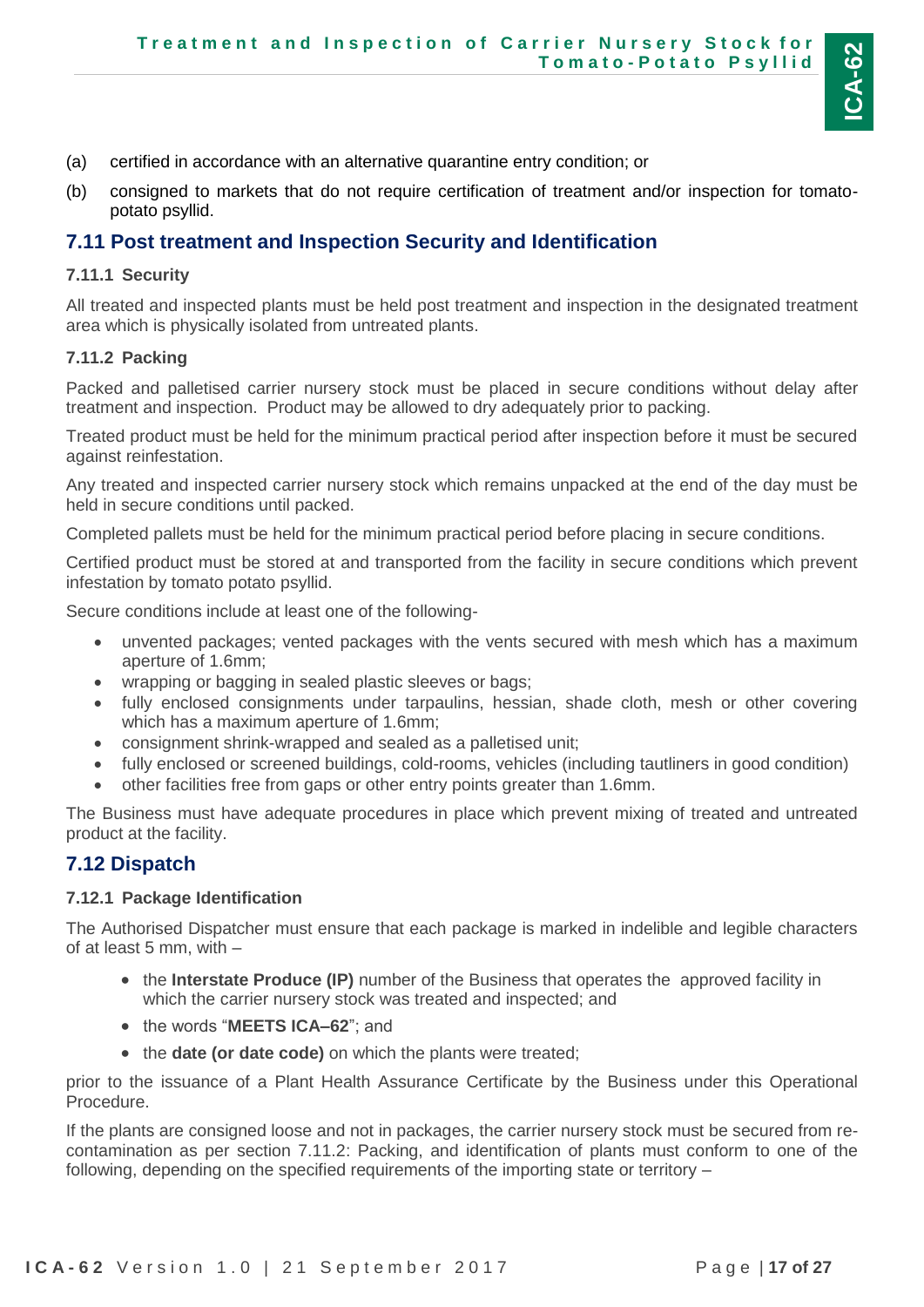- the above information is written on the consignment note or the invoice accompanying the plants and signed and dated by an Authorised Signatory of the Business certifying the plants; or
- each plant has a tag or label securely attached to it that includes the above information; or
- the plants are sealed in an enclosed vehicle or container and the seal number is included in the 'Brand Name or Identifying Marks section of the Assurance Certificate accompanying the consignment.

#### <span id="page-17-0"></span>**7.12.2 Plant Health Assurance Certificates**

The Authorised Dispatcher must ensure a Plant Health Assurance Certificate is completed, dated and signed by an Authorised Signatory of the Business prior to dispatch of the consignment from the facility to a market requiring certification of treatment and inspection.

Plant Health Assurance Certificates **must** include –

- (a) in the 'Accredited Business that Prepared the Produce' section
	- the name and address of the accredited Business that inspected and treated the plants;
- (b) in the 'Certification Details' section
	- in the IP Number column, the IP Number. of the accredited Business that inspected and treated the plants;
	- in the Facility Number column, the Facility Number of the accredited Business that inspected and treated the plants;
	- in the Procedure column, the word 'ICA-62'
- (c) in the 'Type of Plant Material' section
	- the number and description of each type of plant in the consignment;

NOTE: Where there is insufficient room to list each carrier nursery stock category the words "See Attachment" are to be used and an Attachment Sheet securely attached to each copy of the assurance certificate.

The Attachment Sheet must include the words 'ATTACHMENT SHEET', the name and address of the consignor, the assurance certificate number, the signature of the Authorised Signatory that signed the certificate and the date.

- (d) in the 'Treatment Details' section the statement
	- in the Date column, the date or dates of treatment;
	- in the Treatment column, the words "Cover Spray";
	- in the Chemical (Active Ingredient) column, the active ingredient of the cover spray chemical used;
	- in the Concentration column, the words "at \*\*\* mL/L", where \*\*\* is the number of millilitres of concentrate added per litre of mixture.

Plant Health Assurance Certificates must be in the form of a Plant Health Assurance Certificate. A completed example is shown as Attachment 1.

Plant Health Assurance Certificates must be completed, issued to cover each consignment (ie. a discrete quantity of product transported to a single consignee at one time) to avoid splitting of consignments.

Plant Health Assurance Certificates must be completed, issued and distributed in accordance with the Work Instruction Guidelines for Completion of Plant Health Assurance Certificates (WI-QA015).

#### <span id="page-17-1"></span>**7.12.3 Plant Health Assurance Certificate Distribution**

The original (yellow copy) must accompany the consignment.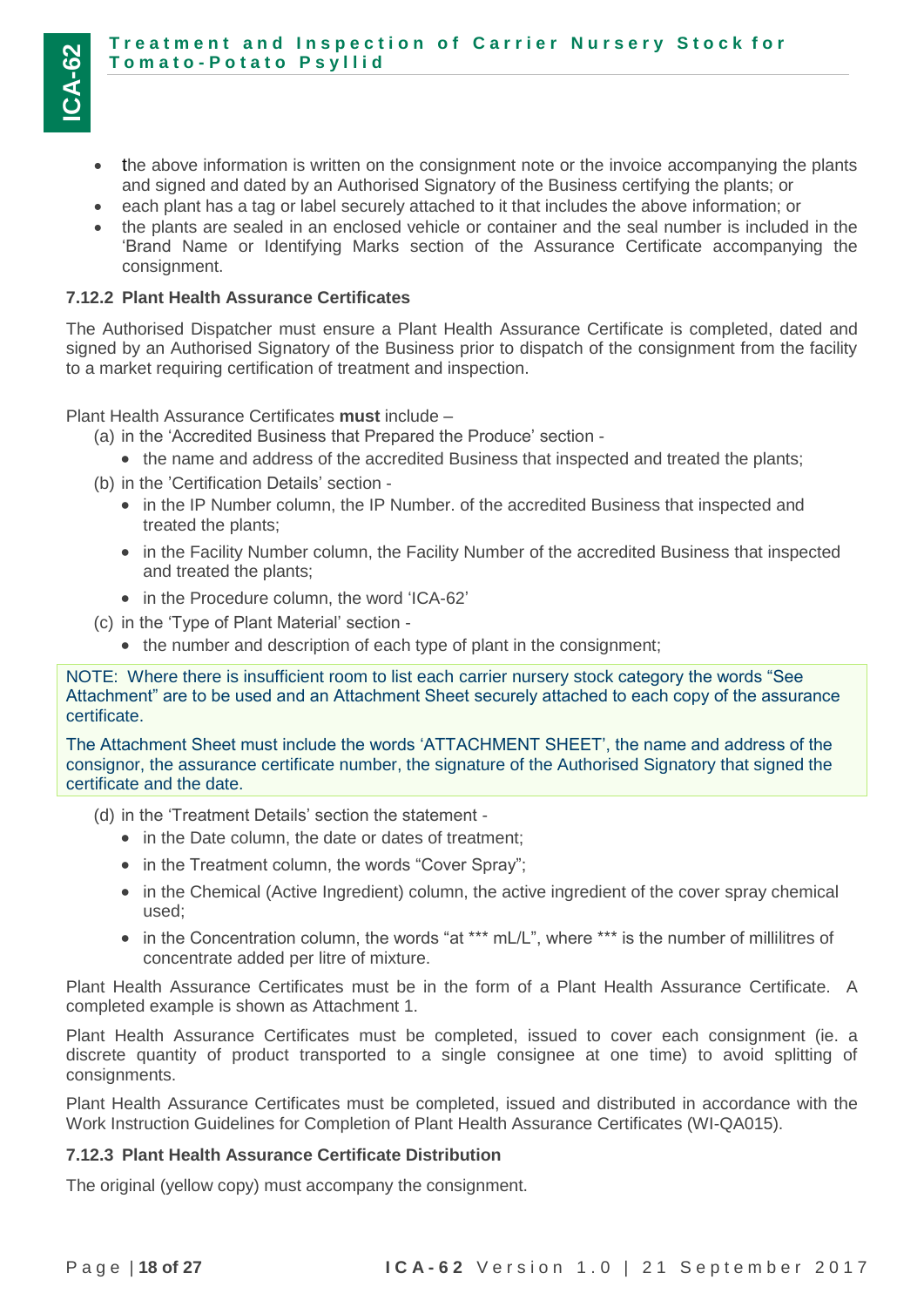

The duplicate (blue copy) is to be sent to the below address not less than monthly.

Quality Assurance Officer Quarantine WA Locked Bag 69 WELSHPOOL DC, WA 6986

The triplicate (white copy) must be retained by the QA accredited Business that issued the certificate.

#### <span id="page-18-0"></span>**7.13 ICA System Records**

The Business must maintain the following records –

- Chemical Mixture Tank Calibration Certificate ;
- Treatment Mixture Preparation Chart;
- Treatment Mixture Preparation and Treatment Record:
- Copy of each Authorised Inspection Person certificate;
- A register of Authorised Inspection Persons;
- Tomato-potato Psyllid Inspection Records;
- if applicable, completed Psyllid Identification Records;
- A copy of each Plant Health Assurance Certificate issued by the Business.

ICA system records must be retained for a period of at least 12 months from completion, or until the next compliance audit of the ICA arrangement, whichever is the later.

An accredited Business must hold a minimum of 12 months ICA system records at the time of any compliance audit. If the compliance audit is conducted more than 12 months from the last compliance audit, the business must maintain all records completed since the previous compliance audit.

ICA system records must be made available on request by an Inspector.

#### <span id="page-18-1"></span>**7.14 ICA System Documentation**

The Business must maintain the following documentation –

- a copy of the Business's current Application for Accreditation;
- a current copy of this Operational Procedure;
- a current Certificate of Accreditation for an Interstate Certification Assurance Arrangement.

ICA system documentation must be made available on request by an Inspector.

### <span id="page-18-2"></span>8. NON-CONFORMANCES AND SANCTIONS

#### <span id="page-18-3"></span>**8.1.1 Non-conformances**

Audits are regularly undertaken to evaluate the effectiveness of implementation of ICA requirements. If, in the opinion of the auditor, there is evidence indicating that there has been a failure to meet one or more accreditation requirements, the auditor may raise a Non-conformance Report (NCR). Actions required to address the non-conformance must be discussed and recorded on the NCR.

If the integrity of the accreditation has been significantly compromised, the non-conformance may provide grounds for the suspension or cancellation of the accreditation.

#### <span id="page-18-4"></span>**8.1.2 Incident Reports**

Incident Reports may be raised by interstate quarantine authorities to report the detection of a nonconformance in carrier nursery stock certified under this ICA arrangement. An investigation into the incident must be conducted and findings reported back to the originator.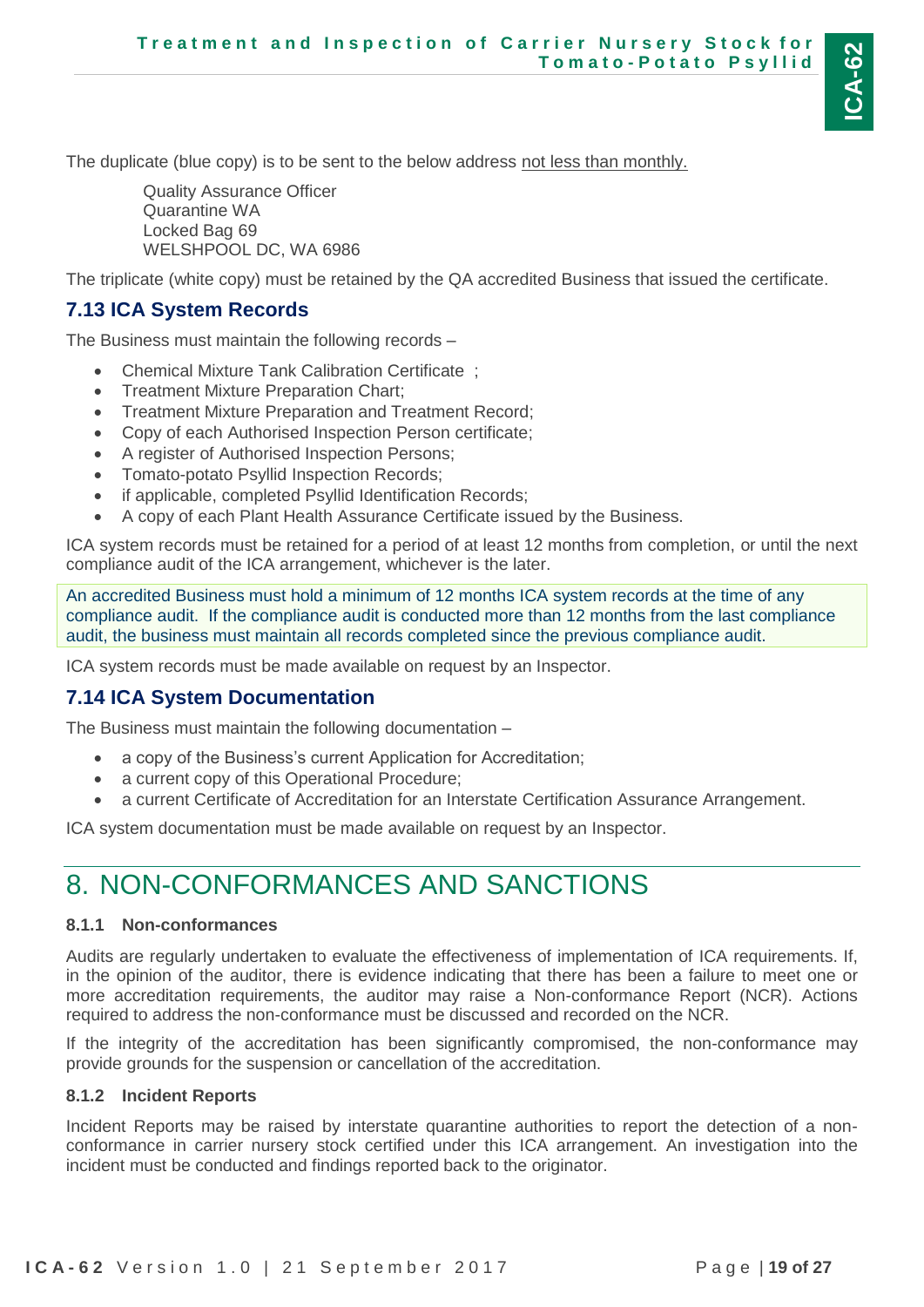If the integrity of the accreditation has been significantly compromised, the incident may provide grounds for the suspension or cancellation of the accreditation.

#### <span id="page-19-0"></span>**8.1.3 Suspension and Cancellation**

DPIRD may suspend or cancel an accreditation when an accredited business is found, for example, to have:

- obtained accreditation through the provision of false or misleading information;
- not paid fees owing to the DPIRD;
- contravened an accreditation requirement that compromises the integrity of the arrangement; and/or
- not rectified a non-conformance.

Any action taken by DPIRD to suspend or cancel an accreditation must be provided in writing to the business. This must also provide guidance on the lodgement of a written appeal requesting that the decision be reviewed.

### <span id="page-19-1"></span>9. CHARGING POLICY

The Business will be charged for all audit and investigation activities on a time basis at current rates prescribed by the DPIRD.

### <span id="page-19-2"></span>10. ATTACHMENTS

| Attachment 1 | Plant Health Assurance Certificate (completed example)    |
|--------------|-----------------------------------------------------------|
| Attachment 2 | Spray Tank Calibration Record (blank)                     |
| Attachment 3 | <b>Treatment Mixture Preparation Chart (blank)</b>        |
| Attachment 4 | Inspection Record (blank).                                |
| Attachment 5 | Psyllid Identification Record (blank)                     |
| Attachment 6 | Register of Authorised Inspections Persons                |
| Attachment 7 | <b>Treatment Mixture Preparation and Treatment Record</b> |
|              |                                                           |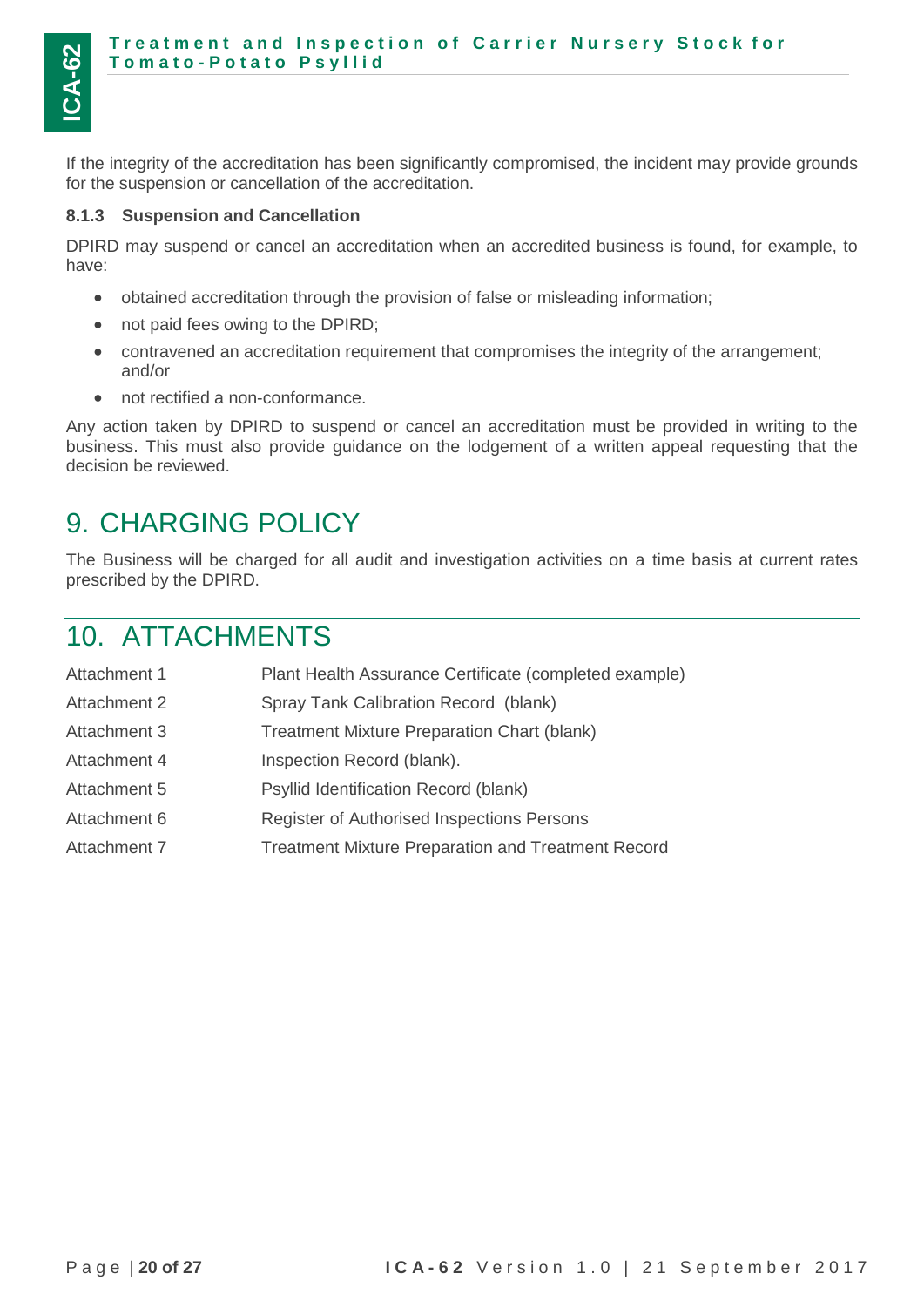Í,





| )RIGINAL (Yellow) – Consignment Copy      |
|-------------------------------------------|
| )UPLICATE (Blue) – Quarantine WA Copy     |
| TRIPLICATE (White) – Business (Book) Copy |

| Certificate Number:                                                                                                                                                               |  |  | XXXXX   |  |
|-----------------------------------------------------------------------------------------------------------------------------------------------------------------------------------|--|--|---------|--|
| Business Specific Information*                                                                                                                                                    |  |  |         |  |
| Dispatch Date:                                                                                                                                                                    |  |  | Ref No: |  |
| Arrival Date:                                                                                                                                                                     |  |  | PO No:  |  |
| * These items display business specific information entered at<br>the discretion of the consignor. They do not represent any part<br>of the certifying conditions of the produce. |  |  |         |  |

### **Plant Health Assurance Certificate**

Biosecurity and Agriculture Management (Quality Assurance and Accreditation) Regulations 2013 All accreditation details must be completed. Please print clearly and initial any alterations

#### **Consignment Details** Consignor

| <b>CONSIGNO</b> |                           |
|-----------------|---------------------------|
|                 | Name <b>ABC</b> Pry Ltd   |
|                 | Address <b>BIOCK Road</b> |
|                 | Perth WA 6000             |
|                 |                           |

#### Consignee Name **Plant Agents**

Address Somewhere Road

Somewhere SA

#### **Re-consigned To**

Name Address

(Splitting consignments or re-consigning whole consignments).

### **Certification Details**

| <b>IP Number</b> | <b>Facility Number</b> | Procedure |
|------------------|------------------------|-----------|
| w 9999           | 01                     | $-4x$     |
|                  |                        |           |

#### **Accredited Business That Prepared The Produce** Name **ABC Pty Ltd** Address **BloCk Road**

Perth WA 6000

**Grower or Packer** 

**ABC Pty Ltd** Name

Address **BloCk Road** 

Perth WA 6000

**Other Facilities Supplying Produce** 

#### **Brand Name or identifying marks** Number Date Code Type of **Authorisation for Split** Type of (As marked on packages) (As marked on of Packages (e.g. Produce Consignment Packages trays, cartons) packages) 144 Cartons **Platrts ABC Plants** 190517 (See attachment) Affix Authorisation Stamp to Split / Re-consignee here

#### + Treatment Details

| <b>Treatment</b>   | Chemical (Active Ingredient) | <b>Treatment Date</b> | <b>Concentration / Duration and Temperature</b> |
|--------------------|------------------------------|-----------------------|-------------------------------------------------|
| <b>CONGISTICAL</b> | AbameCtin                    | 18/15/17              | <b>90tn[/100[,</b>                              |
|                    |                              |                       |                                                 |
|                    |                              |                       |                                                 |
|                    |                              |                       |                                                 |

**Additional Certification / Codes** 

#### **Declaration**

I, an authorised Signatory of the accredited business that prepared the plants or plant produce described above, hereby declare that the plants or<br>plant produce have been prepared in the business's approved facilities in a false statements in certificates and declarations.

| Authorised Signatory's Name pressented | Signature | Date       |  |
|----------------------------------------|-----------|------------|--|
| <b>Joe Bloggs</b>                      |           | 19/05/2017 |  |
|                                        |           |            |  |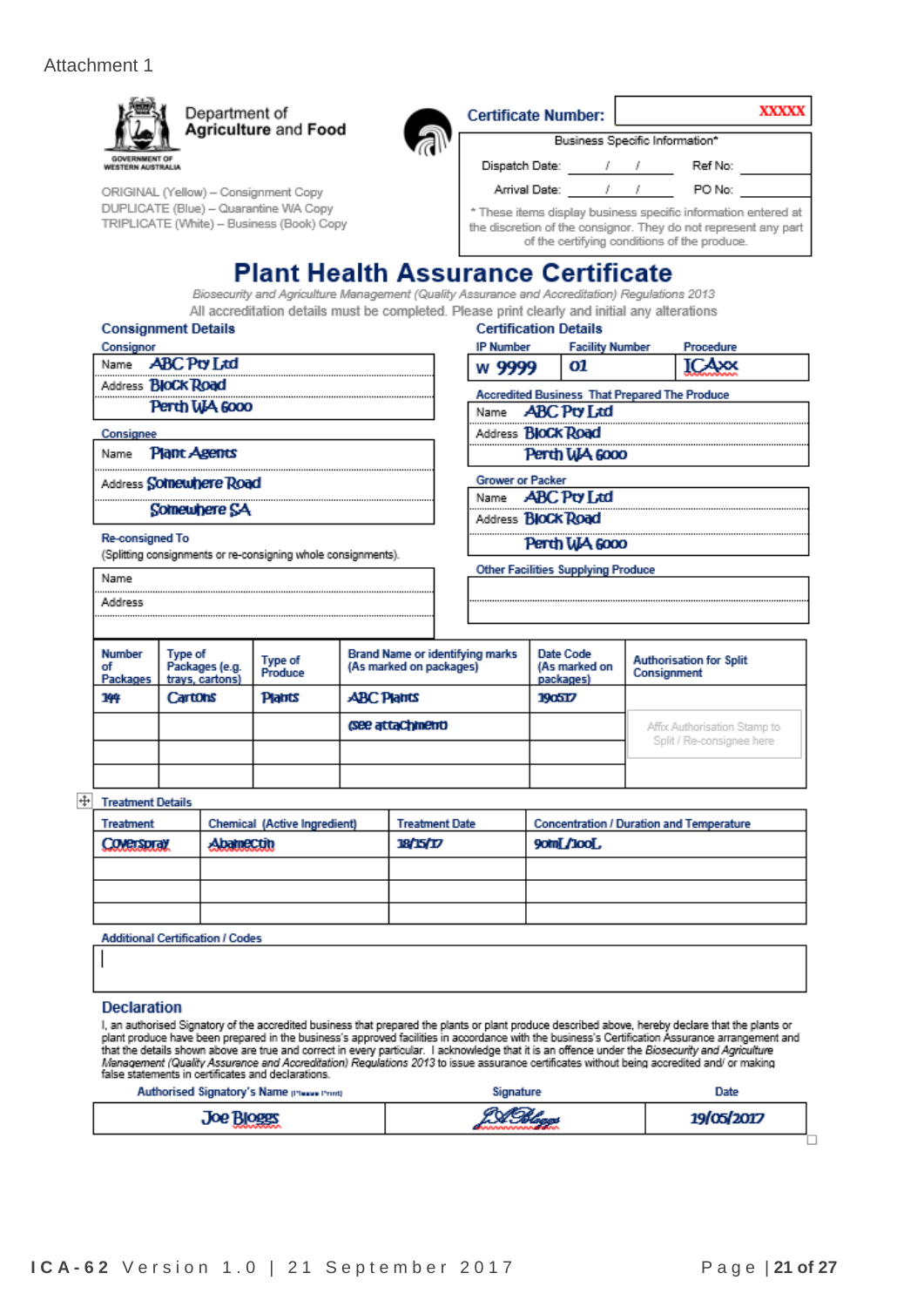# SPRAY TANK CALIBRATION RECORD - ICA62

|                                                                                                                                                                                                                                                                                | <b>EQUIPMENT CALIBRATED</b> |  |  |  |  |  |  |
|--------------------------------------------------------------------------------------------------------------------------------------------------------------------------------------------------------------------------------------------------------------------------------|-----------------------------|--|--|--|--|--|--|
| Name and Address of<br><b>Owner of Equipment:</b>                                                                                                                                                                                                                              |                             |  |  |  |  |  |  |
|                                                                                                                                                                                                                                                                                |                             |  |  |  |  |  |  |
| Type of equipment<br>(eg boom spray, mister):                                                                                                                                                                                                                                  |                             |  |  |  |  |  |  |
| Brand:                                                                                                                                                                                                                                                                         |                             |  |  |  |  |  |  |
| Model:                                                                                                                                                                                                                                                                         |                             |  |  |  |  |  |  |
| Serial No.:                                                                                                                                                                                                                                                                    |                             |  |  |  |  |  |  |
| Other Identification:                                                                                                                                                                                                                                                          |                             |  |  |  |  |  |  |
|                                                                                                                                                                                                                                                                                | <b>TESTING DETAILS</b>      |  |  |  |  |  |  |
| Name and Address of the<br><b>Business Conducting the</b>                                                                                                                                                                                                                      |                             |  |  |  |  |  |  |
|                                                                                                                                                                                                                                                                                |                             |  |  |  |  |  |  |
| Date of Testing:                                                                                                                                                                                                                                                               |                             |  |  |  |  |  |  |
|                                                                                                                                                                                                                                                                                |                             |  |  |  |  |  |  |
| Date of Latest Calibration<br>of Flow Meter:                                                                                                                                                                                                                                   |                             |  |  |  |  |  |  |
|                                                                                                                                                                                                                                                                                | <b>CALIBRATION RESULTS</b>  |  |  |  |  |  |  |
| Maximum Mixture Level Volume (litres)                                                                                                                                                                                                                                          |                             |  |  |  |  |  |  |
| Incremental Volumes (litres)<br>(as marked on the spray tank):                                                                                                                                                                                                                 |                             |  |  |  |  |  |  |
|                                                                                                                                                                                                                                                                                |                             |  |  |  |  |  |  |
|                                                                                                                                                                                                                                                                                |                             |  |  |  |  |  |  |
| <b>CERTIFICATION</b>                                                                                                                                                                                                                                                           |                             |  |  |  |  |  |  |
| The spray mixture tank on the equipment described above has been calibrated in the normal<br>filling position using a calibrated flow meter. Volume indicator marks have been clearly<br>marked on the tank with the volume in litres required to fill the tank to that level. |                             |  |  |  |  |  |  |

Printed Name  $\begin{array}{c|c} & / & / \\ \hline \end{array}$  Date

\_\_\_\_\_\_\_\_\_\_\_\_\_\_\_\_\_\_\_\_\_\_\_\_\_\_\_\_\_\_\_\_\_\_\_\_\_\_\_\_\_\_\_ \_\_\_\_\_\_\_\_\_\_\_\_\_\_\_\_\_\_\_\_\_\_\_\_\_\_\_\_\_\_\_\_\_\_\_\_\_\_\_\_\_ / /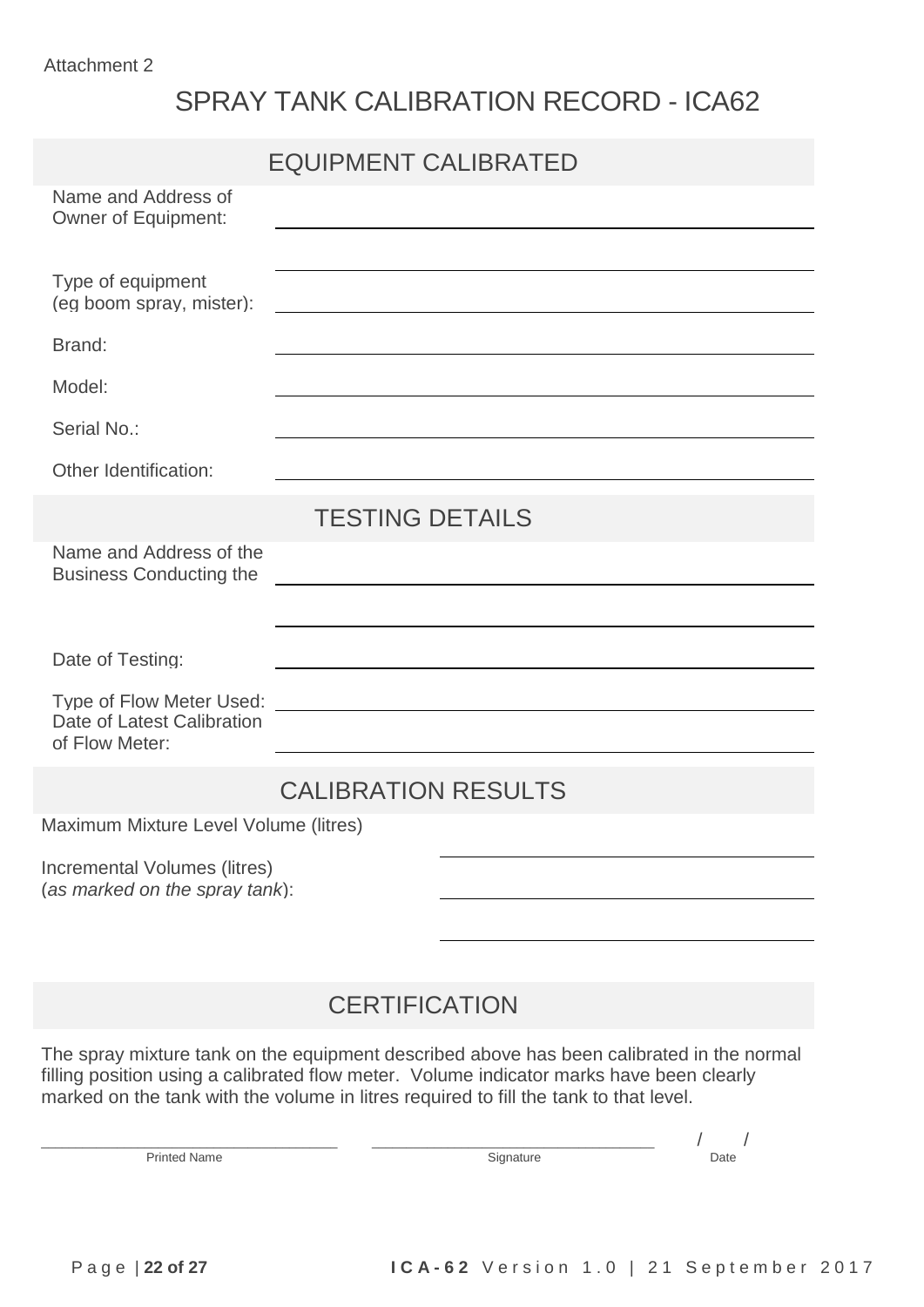# TREATMENT MIXTURE PREPARATION CHART - ICA62

| Tractor                                                    |      |  |  |  |  |  |  |  |
|------------------------------------------------------------|------|--|--|--|--|--|--|--|
| Operating Gear ______ Engine RPM ________                  |      |  |  |  |  |  |  |  |
|                                                            |      |  |  |  |  |  |  |  |
| Active Ingredient ______________________ Conc. _______ g/L |      |  |  |  |  |  |  |  |
| Application Rate ________________ litres/hectare           |      |  |  |  |  |  |  |  |
| Concentrate Mixing Rate _____ mL/litre of mixture          |      |  |  |  |  |  |  |  |
| <b>Full Tank</b>                                           |      |  |  |  |  |  |  |  |
| Full Spray Tank Volume = ____________________Litres        |      |  |  |  |  |  |  |  |
| Volume of Concentrate = ________________ millilitres       |      |  |  |  |  |  |  |  |
| <b>Part Fill</b>                                           |      |  |  |  |  |  |  |  |
| mL Concentrate / Litres Mixture                            |      |  |  |  |  |  |  |  |
| mL Concentrate / Litres Mixture                            |      |  |  |  |  |  |  |  |
| mL Concentrate / ________ Litres Mixture                   |      |  |  |  |  |  |  |  |
| Prepared by: Printed Name Signature                        | Date |  |  |  |  |  |  |  |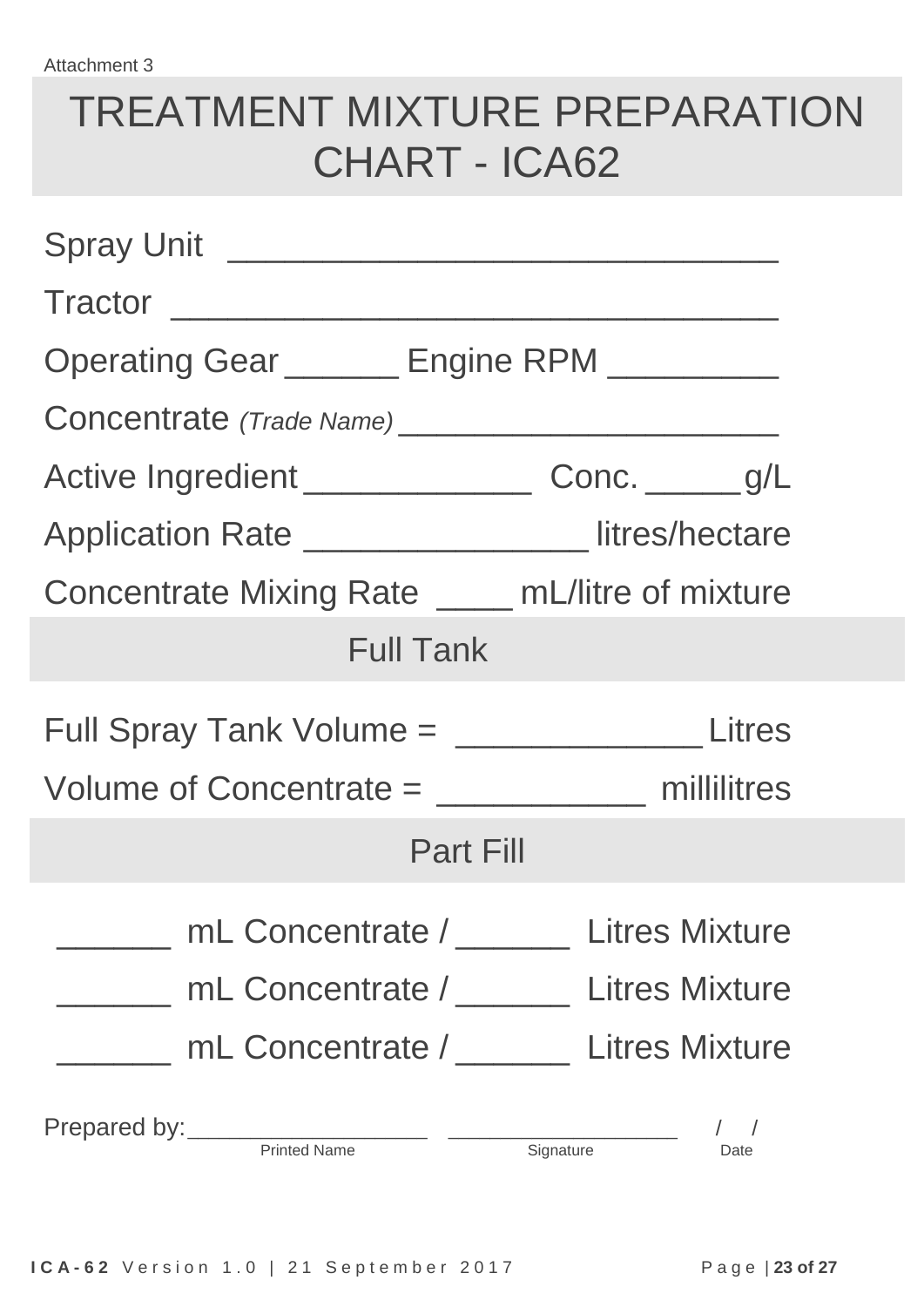# Psyllid Inspection Record - ICA62

| Date of Inspection:       |                                                                   |                                 | Package Identification                                                                   |  |  |  |  |  |
|---------------------------|-------------------------------------------------------------------|---------------------------------|------------------------------------------------------------------------------------------|--|--|--|--|--|
| Place of Inspection:      |                                                                   |                                 | IP Number:<br>W                                                                          |  |  |  |  |  |
|                           | Name of Authorised Inspection Person:                             |                                 | PHAC No(s):                                                                              |  |  |  |  |  |
|                           |                                                                   |                                 |                                                                                          |  |  |  |  |  |
| Inspection                |                                                                   |                                 | Name & Address of Grower and / or Packer:                                                |  |  |  |  |  |
| Rate                      | $\square$ 600 Unit                                                |                                 | (if multiple, list in comments/findings column)                                          |  |  |  |  |  |
|                           | □2 %                                                              |                                 |                                                                                          |  |  |  |  |  |
| Notes:                    |                                                                   |                                 | Carrier nursery stock Type:<br>(if multiple, list in comments/findings column)           |  |  |  |  |  |
|                           |                                                                   |                                 |                                                                                          |  |  |  |  |  |
|                           |                                                                   |                                 |                                                                                          |  |  |  |  |  |
|                           |                                                                   |                                 | Total Number of Packages in Lot / Consignment: (list separately if multiple commodities) |  |  |  |  |  |
|                           |                                                                   |                                 |                                                                                          |  |  |  |  |  |
| Package<br>No.            | Number of Units                                                   | <b>Total Number of</b><br>Units | Comments/Findings                                                                        |  |  |  |  |  |
| $\mathbf{1}$              |                                                                   |                                 |                                                                                          |  |  |  |  |  |
| $\sqrt{2}$                |                                                                   |                                 |                                                                                          |  |  |  |  |  |
| $\ensuremath{\mathsf{3}}$ |                                                                   |                                 |                                                                                          |  |  |  |  |  |
| $\overline{4}$            |                                                                   |                                 |                                                                                          |  |  |  |  |  |
| $\mathbf 5$               |                                                                   |                                 |                                                                                          |  |  |  |  |  |
| $\,6$                     |                                                                   |                                 |                                                                                          |  |  |  |  |  |
| $\boldsymbol{7}$          |                                                                   |                                 |                                                                                          |  |  |  |  |  |
| $\bf 8$                   |                                                                   |                                 |                                                                                          |  |  |  |  |  |
| $\boldsymbol{9}$          |                                                                   |                                 |                                                                                          |  |  |  |  |  |
| $10$                      |                                                                   |                                 |                                                                                          |  |  |  |  |  |
| 11                        |                                                                   |                                 |                                                                                          |  |  |  |  |  |
| 12                        |                                                                   |                                 |                                                                                          |  |  |  |  |  |
| $13$                      |                                                                   |                                 |                                                                                          |  |  |  |  |  |
| 14                        |                                                                   |                                 |                                                                                          |  |  |  |  |  |
| 15                        |                                                                   |                                 |                                                                                          |  |  |  |  |  |
| $17$                      |                                                                   |                                 |                                                                                          |  |  |  |  |  |
| $18\,$                    |                                                                   |                                 |                                                                                          |  |  |  |  |  |
| 19                        |                                                                   |                                 |                                                                                          |  |  |  |  |  |
| $20\,$                    |                                                                   |                                 |                                                                                          |  |  |  |  |  |
| 21                        |                                                                   |                                 |                                                                                          |  |  |  |  |  |
| Pass                      | Fail                                                              |                                 | Signature of Authorised<br>Inspection Person:                                            |  |  |  |  |  |
|                           | Actions resulting from a suspected detection of a quarantine pest |                                 |                                                                                          |  |  |  |  |  |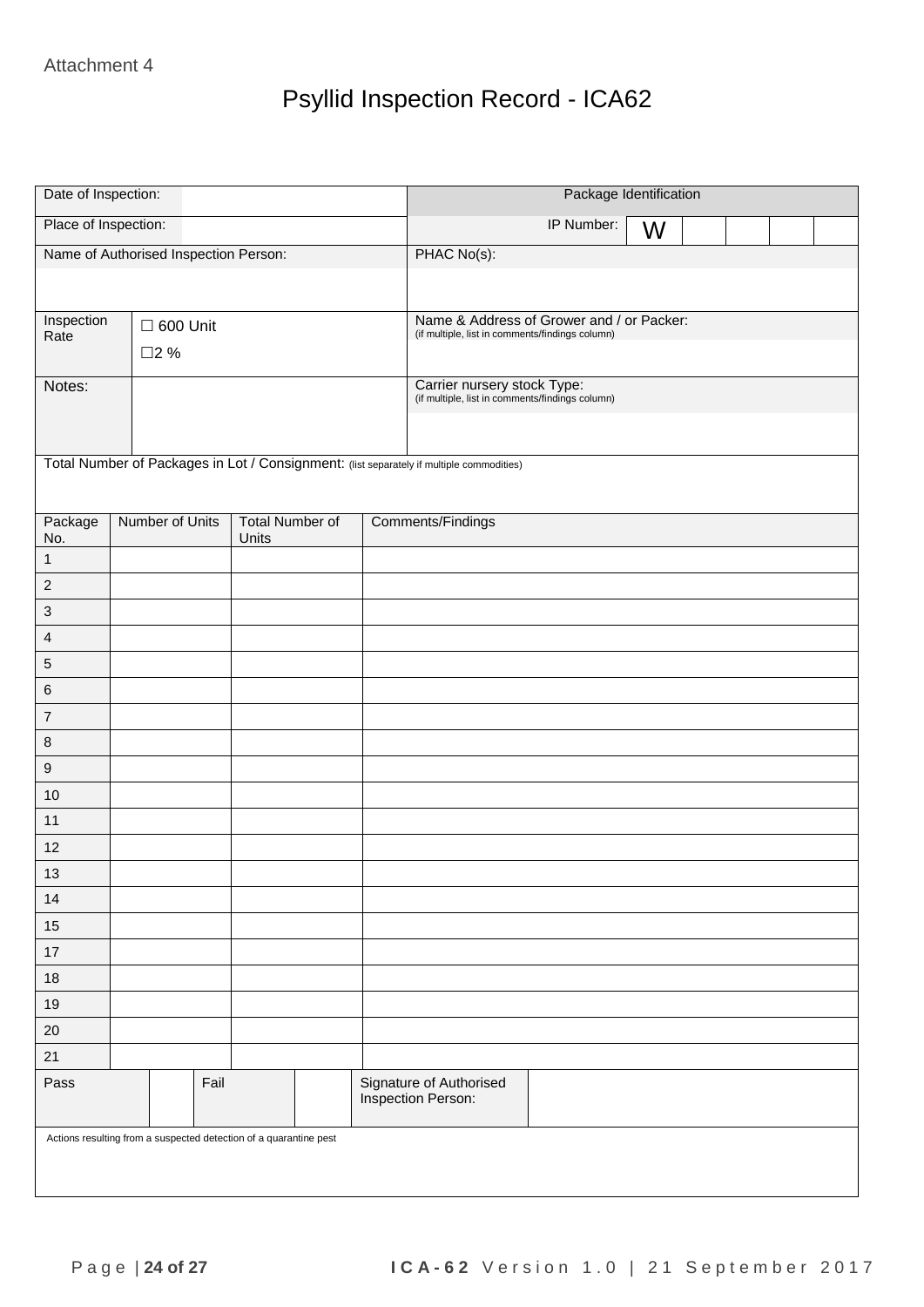### PSYLLID IDENTIFICATION RECORD For ICA-62

#### Att: Quarantine Entomologist

Department of Primary Industries and Regional Development 3 Baron-Hay Court South Perth WA Insert your details

 $\equiv$ 

| Return results to       |           |
|-------------------------|-----------|
| <b>Name</b>             | Facsimile |
| <b>QA Officer - QWA</b> | 9334 1880 |
|                         |           |

| <b>Identification Required</b>      | $\mathbf{1}$                           | 1. Entomology             | Database ID#                  |               |  |                           |   |  |  |
|-------------------------------------|----------------------------------------|---------------------------|-------------------------------|---------------|--|---------------------------|---|--|--|
| <b>Consignment Details</b>          |                                        |                           |                               |               |  |                           |   |  |  |
| Packhouse Name                      |                                        |                           |                               |               |  | Date                      |   |  |  |
| Packhouse<br>Address                |                                        |                           |                               |               |  | IP#                       | W |  |  |
| <b>Grower Name</b>                  |                                        |                           |                               |               |  | Source<br><b>Block ID</b> |   |  |  |
| <b>Grower Address</b>               |                                        |                           |                               |               |  | IP#                       | W |  |  |
| DPIRD USE ONLY                      |                                        |                           |                               |               |  |                           |   |  |  |
| Sample #                            | size                                   | Consignment               |                               | Description   |  |                           |   |  |  |
| #Insects<br>submitted               | 1. 1 insect only<br>2. $2 - 5$ insects | 3. greater than 5 insects | Insects alive<br>Insects dead |               |  |                           |   |  |  |
|                                     | Insects / Identified (please print)    |                           |                               |               |  |                           |   |  |  |
|                                     |                                        |                           |                               |               |  |                           |   |  |  |
|                                     |                                        |                           |                               |               |  |                           |   |  |  |
|                                     |                                        |                           |                               |               |  |                           |   |  |  |
|                                     |                                        |                           |                               | Determined by |  |                           |   |  |  |
| Sample #                            | size                                   | Consignment               |                               | Description   |  |                           |   |  |  |
| #Insects<br>submitted               | 1. 1 insect only<br>2. $2-5$ insects   | 3. greater than 5 insects | Insects alive<br>Insects dead |               |  |                           |   |  |  |
| Insects / Identified (please print) |                                        |                           |                               |               |  |                           |   |  |  |
|                                     |                                        |                           |                               |               |  |                           |   |  |  |
|                                     |                                        |                           |                               |               |  |                           |   |  |  |
|                                     |                                        |                           |                               |               |  |                           |   |  |  |
|                                     |                                        |                           |                               | Determined by |  |                           |   |  |  |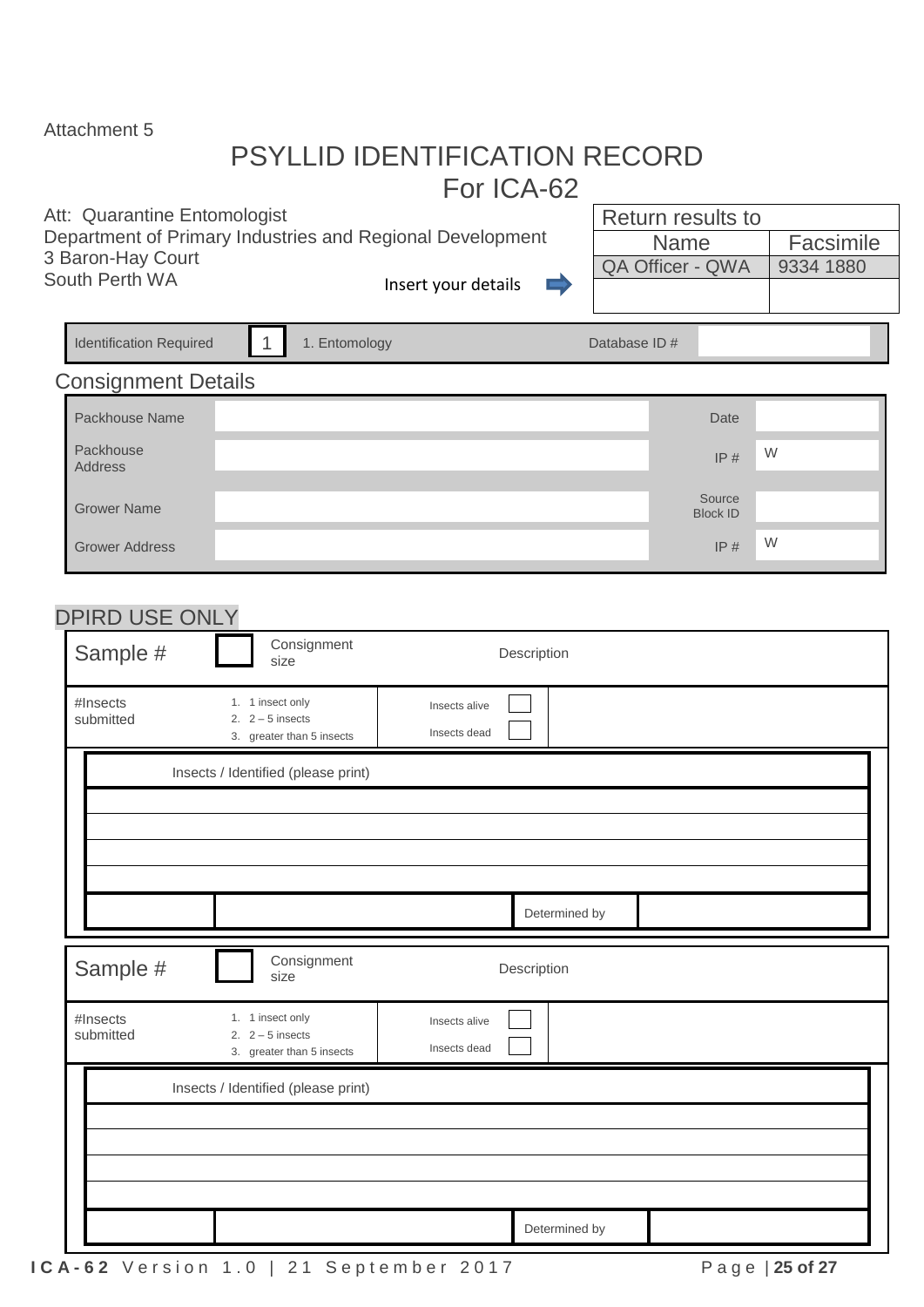### REGISTER OF AUTHORISED INSPECTION PERSONS - ICA62

| Accredited<br><b>Business Name</b> |                     |                                     | W<br>IP Number      |                                        |  |  |
|------------------------------------|---------------------|-------------------------------------|---------------------|----------------------------------------|--|--|
|                                    |                     | <b>Authorised Inspection Person</b> |                     | Authorised by Certification Controller |  |  |
| Date of Training                   | <b>Printed Name</b> | Signature                           | <b>Printed Name</b> | Signature                              |  |  |
|                                    |                     |                                     |                     |                                        |  |  |
|                                    |                     |                                     |                     |                                        |  |  |
|                                    |                     |                                     |                     |                                        |  |  |
|                                    |                     |                                     |                     |                                        |  |  |
|                                    |                     |                                     |                     |                                        |  |  |
|                                    |                     |                                     |                     |                                        |  |  |
|                                    |                     |                                     |                     |                                        |  |  |
|                                    |                     |                                     |                     |                                        |  |  |
|                                    |                     |                                     |                     |                                        |  |  |
|                                    |                     |                                     |                     |                                        |  |  |
|                                    |                     |                                     |                     |                                        |  |  |
|                                    |                     |                                     |                     |                                        |  |  |
|                                    |                     |                                     |                     |                                        |  |  |
|                                    |                     |                                     |                     |                                        |  |  |
|                                    |                     |                                     |                     |                                        |  |  |
|                                    |                     |                                     |                     |                                        |  |  |
|                                    |                     |                                     |                     |                                        |  |  |
|                                    |                     |                                     |                     |                                        |  |  |
|                                    |                     |                                     |                     |                                        |  |  |
|                                    |                     |                                     |                     |                                        |  |  |
|                                    |                     |                                     |                     |                                        |  |  |
|                                    |                     |                                     |                     |                                        |  |  |
|                                    |                     |                                     |                     |                                        |  |  |
|                                    |                     |                                     |                     |                                        |  |  |
|                                    |                     |                                     |                     |                                        |  |  |
|                                    |                     |                                     |                     |                                        |  |  |

Note: Place a line through any entry for a person who is no longer Authorised to carry out tomatopotato psyllid inspections under the Business's Interstate Certification Assurance Arrangement.